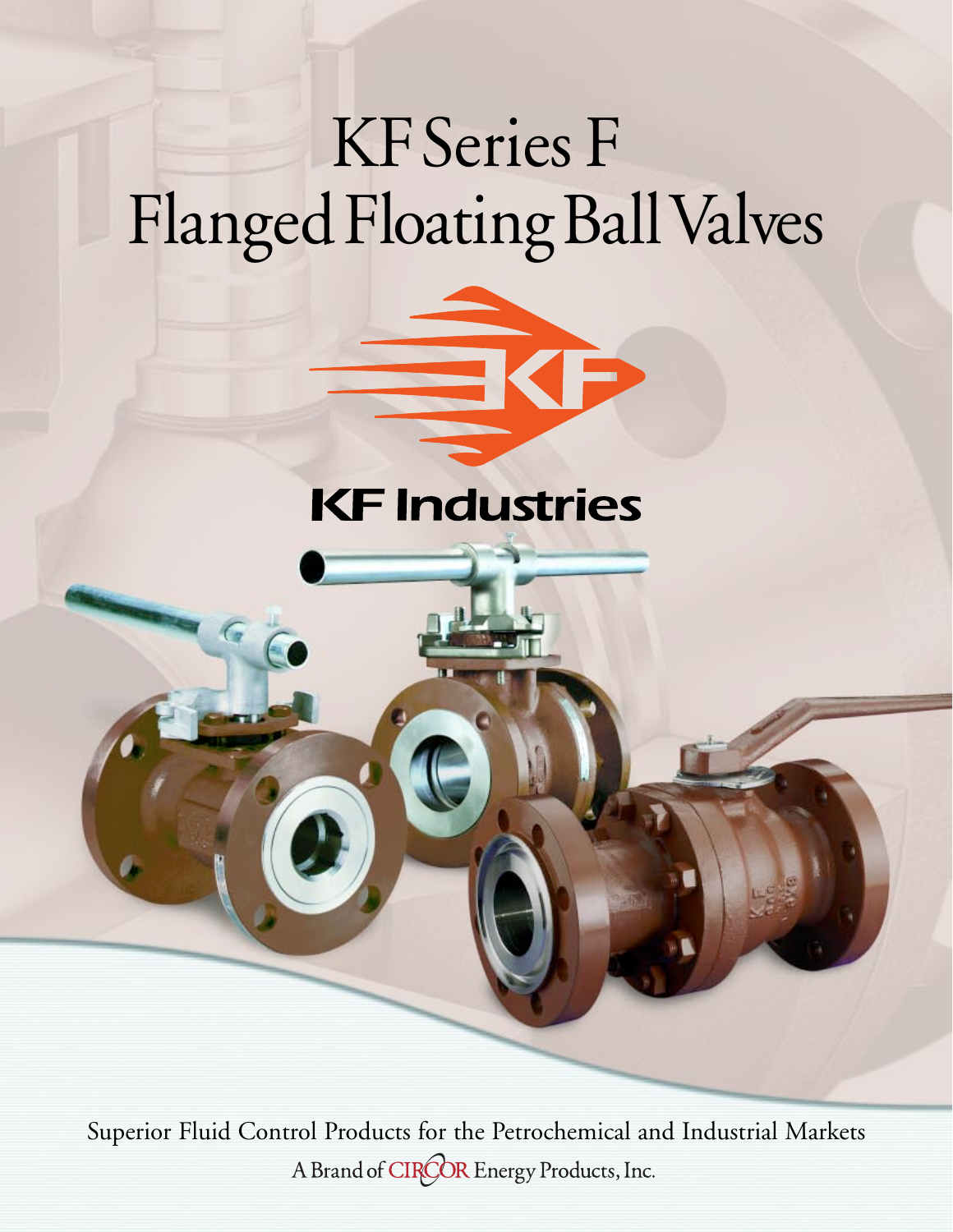

郭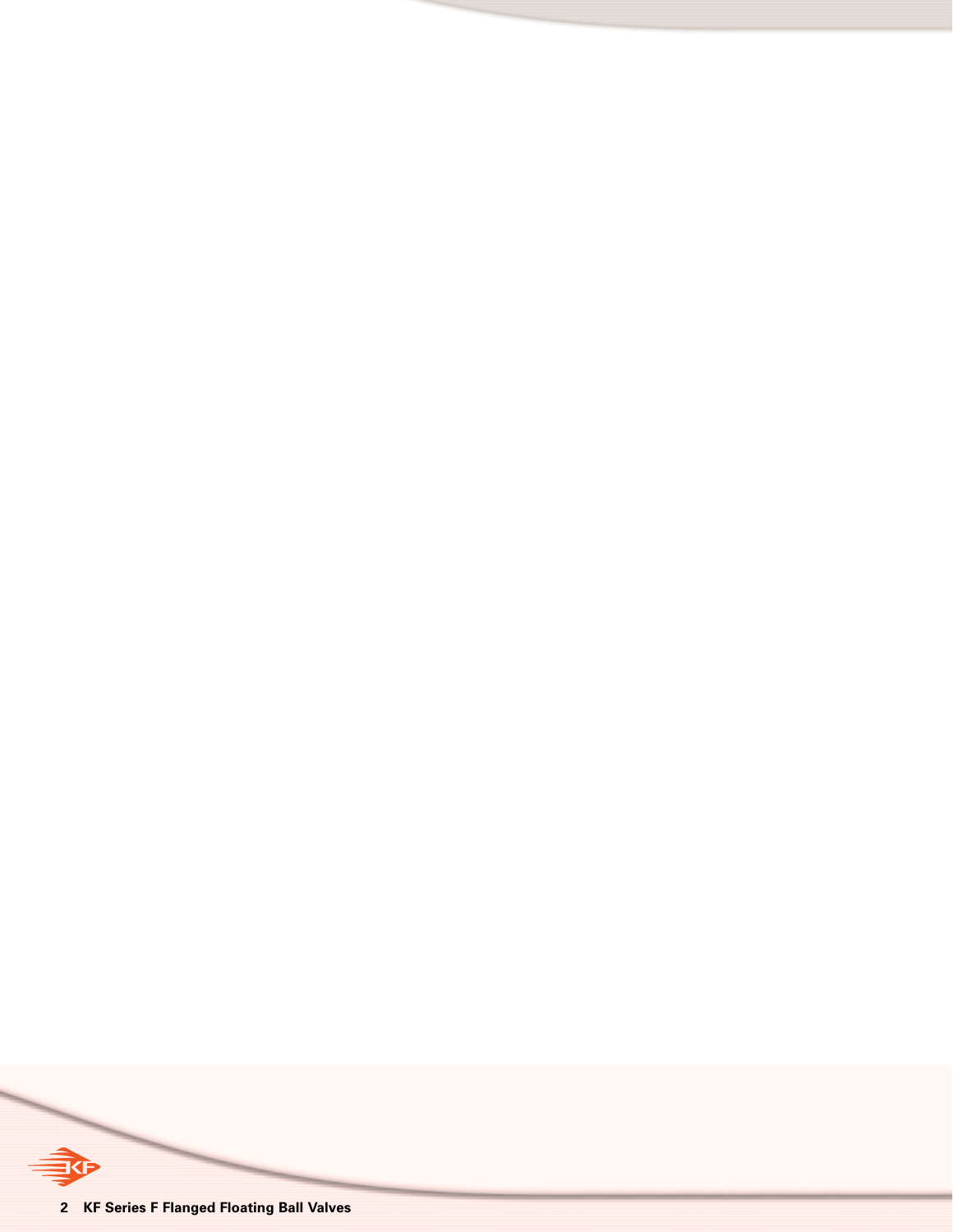### **KF Series F**

KF Series F Flanged Floating Ball Valves are a prime example of KF's reliability, performance, manufacturing and superior engineering techniques at work. Featuring a unibody or two-piece bolted design.

### **General Design Features**

- NACE MR0175 -(ISO 15156) (Stainless Steel ball/stem configuration)
- Blowout proof stem
- Weather Seal (Class 600 and higher)
- Actuator mounting pad (4 bolt machined)
- API 6D
- API 607 4th Edition\* (0-Ring & Graphite)
- Secondary Metal-to-Metal Sealing
- Full rated bi-directional dead end service
- Antistatic Device
- Lockable handle
- O-Ring design (standard)
- Graphite or Teflon® packing (optional)

\*Not applicable to Teflon® packed.

### **Applicable Standards**

#### **API-American Petroleum Institute**

Spec. 6D Specification for pipeline valves. Spec. RP6F Recommended practice for fire testing valves. Std. 598 Valve inspection and test.\*\*

Std. 607 Fire test for soft seated quarter-turn valves.

#### **ASME/ANSI-American National Standard**

- B16.5 Steel pipe flanges and flanged fittings.
- B16.10 Face-to-face and end-to-end dimensions of ferrous valves.
- B16.34 Steel valves- Flanged and butt welding ends.

#### **EC-European Community**

CE Marked (P.E.D. 97/23/EC, Cat. 3)\*\*

#### **ISO-International Org. for Standardization**

- ISO 9001: Quality systems-Model for quality assurance 2000 in design/development, production, installation and servicing.
- ISO 15156 Materials for use in H2S containing environments in oil and gas production.

#### **MSS-Manufacturers Standardization Society**

- SP 6 Std. finishes for contact faces of pipe flanges and connecting- end flanges of valves and fittings.
- SP 25 Standard marking system for valves, fittings, flanges and unions.
- SP 44 Steel pipeline flanges.
- SP 55 Cuality standard for steel castings visual method.

#### **NACE-National Assoc. of Corrosion Engineers**

MR0175 Sulfide stress cracking resistant metallic materials for oilfield equipment. (Superseded by ISO 15156)

\*\*P.O.A. consult factory.

#### Size Range and Design Availability



### **Contents**

| <b>0-Ring Style Floating Ball Valves</b>         |
|--------------------------------------------------|
| Component Parts, Class 150 & 300  6              |
| Component Parts, Class 600, 900 & 1500 7         |
| Dimensional Data                                 |
| Unibody Ball Valves Class 150 & 300 8, 9         |
| Split Body Ball Valves Class 150 & 300 10, 11    |
| Split Body Ball Valves, Class 600, 900 & 1500 12 |
|                                                  |
| Topworks & Stem Torque  14, 15                   |

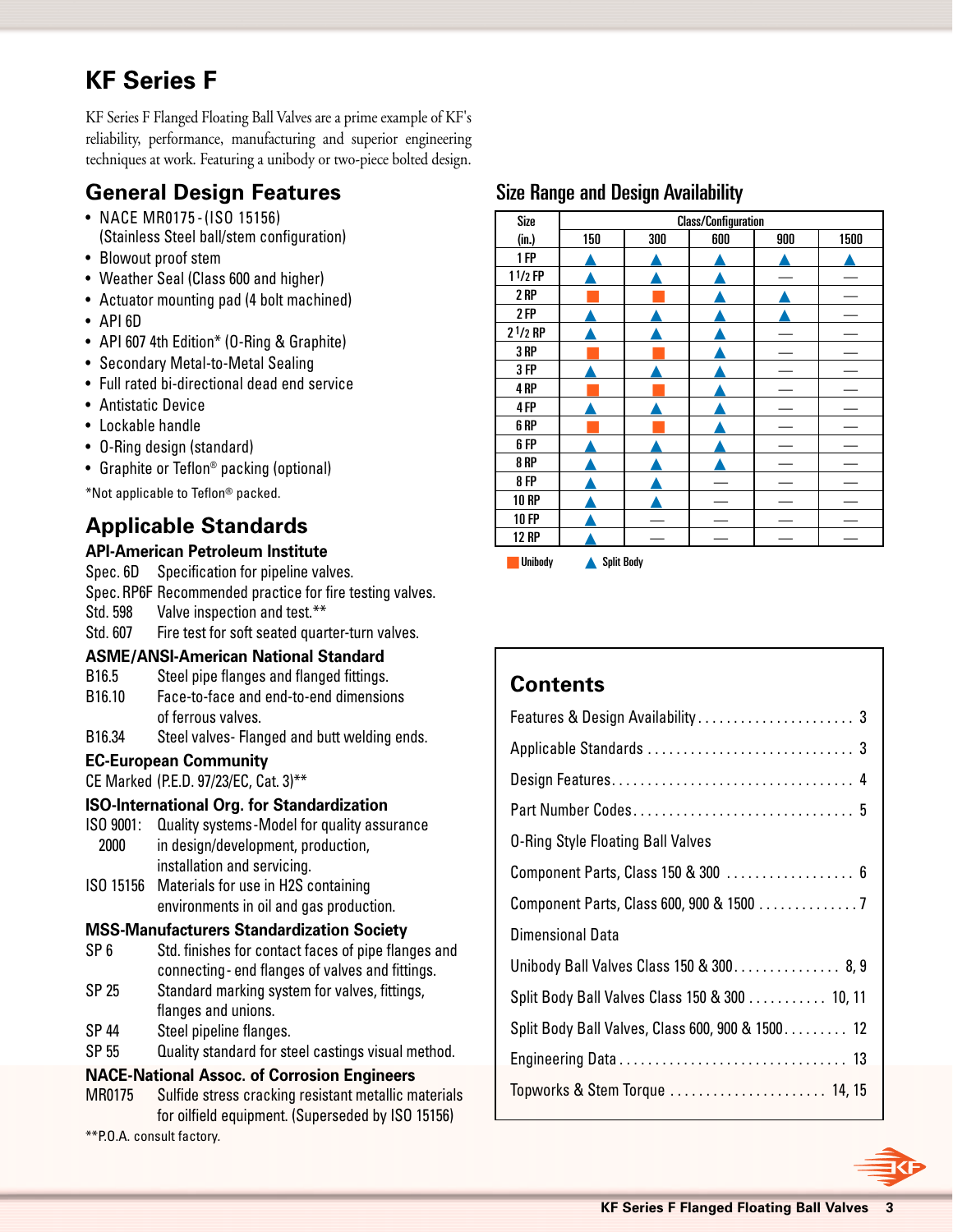### **KF Series F Design Features**





**Blowout** Proof Stem

Internally inserted, "backseated" stem assures fire safety and blow-out prevention by retaining stem in the valve at all pressures.



Class 150 & 300 Class 600 & higher Class 600 & higher

### Stem Journal **Lubrication**

All valves incorporate external stem lubrication. A vented weather seal allows safe pressure relief in event of excessive grease gun pressure.

### Antistatic Device

1" bore - 4" bore, cl. 600, 900 & 1500 use spring-loaded pins between the ball, stem, and body to provide antistatic continuity throughout the valve.



Class 150 & 300 (O-Ring shown, packing also available.)

### Antistatic Device

A conductive spring and a graphite washer provide antistatic continuity throughout the valve.



Class 600 & higher



### Firesafe Seat Sealing

In event of fire and seat destruction, ball floats downstream to effectively provide metal-to-metal seat sealing.



Low Pressure Sealing High Pressure Sealing



### **Positive** Low & High Pressure Sealing For Devlon® and HT4 Seats

A special *integral seat lip* provides positive low pressure "bubble-tight"

sealing between the ball and seat with minimal operating torque. The KF *seat lip* defects slightly at higher pressures to ensure full seat contact with the ball. The seat's "memoryaction" provides "bubble-tight" sealing at both low and high pressures. This "self compensation for swell" feature results in low torque and long life operation.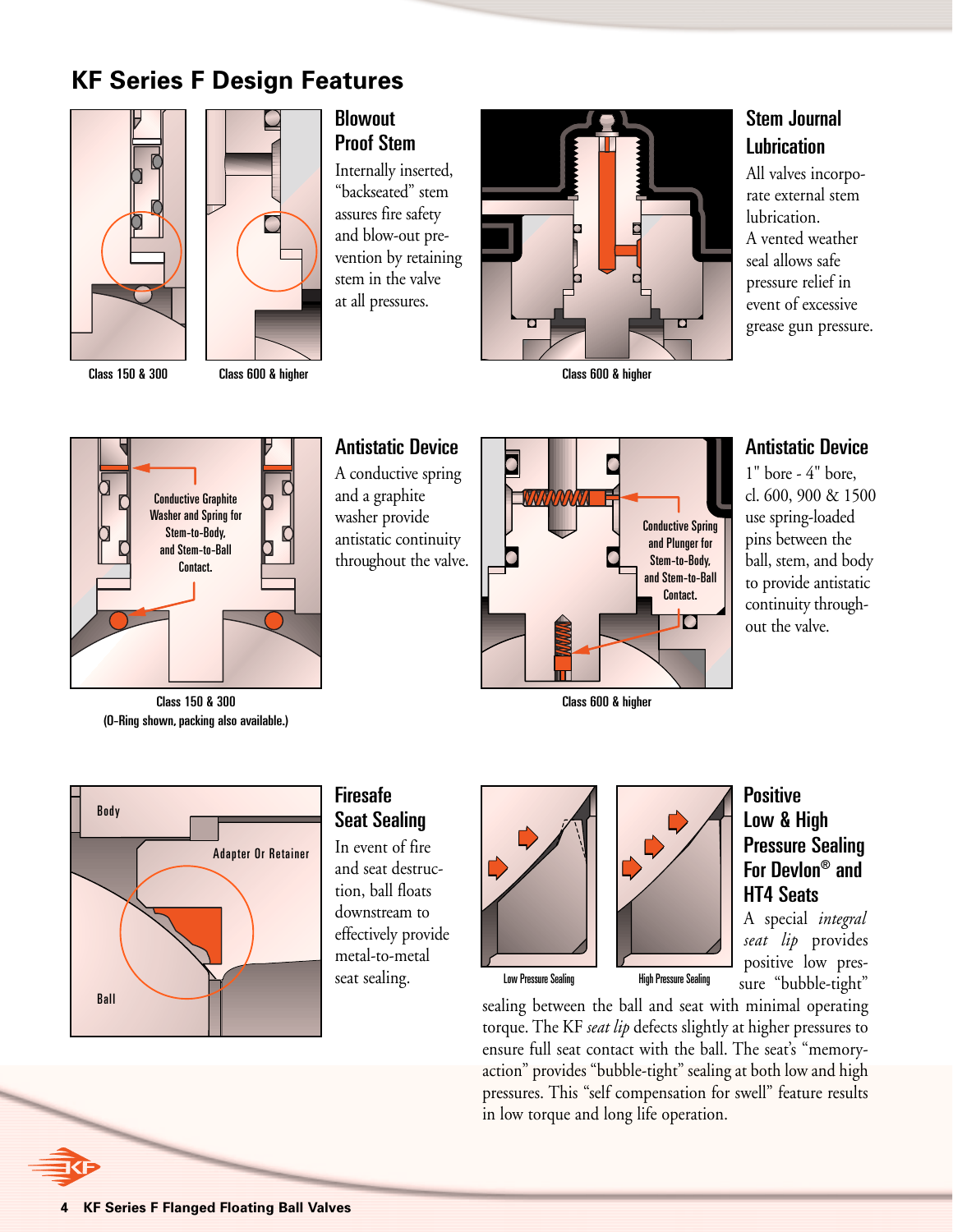### **KF Series F Part Number Codes**



#### Assembly Base Numbers –1"FP -12"RP

**Assembly Base No.**

| Size                 |               |        |        | <b>Class/End Connection</b> |               |         |                          |                          |
|----------------------|---------------|--------|--------|-----------------------------|---------------|---------|--------------------------|--------------------------|
| (in.)                | <b>150 RF</b> | 300 RF | 600 RF | 600 RTJ                     | <b>900 RF</b> | 900 RTJ | 1500RF                   | <b>1500 RTJ</b>          |
| 1FP                  | G2147         | G2297  | G2597  | G2607                       | G3348         | G3349   | G3348                    | G3349                    |
| $11/2$ FP            | G2149         | G2299  | G2599  | G2609                       |               |         | ÷                        | $\overline{\phantom{a}}$ |
| 2 RP                 | G2150         | G2300  | G2600  | G2610                       | G2900         | G2910   | $\overline{\phantom{0}}$ | $\overline{\phantom{m}}$ |
| $21/2$ <sub>RP</sub> | G2152         | G2302  | G2602  | G2612                       |               |         |                          |                          |
| 2FP                  | G2151         | G2301  | G2601  | G2611                       | G2901         | G2911   |                          | -                        |
| 3RP                  | G2153         | G2303  | G2603  | G2613                       |               |         | ÷                        | e e                      |
| 3 FP                 | G2154         | G2304  | G2604  | G2614                       |               |         |                          | —                        |
| 4RP                  | G2155         | G2305  | G2605  | G2615                       |               |         |                          |                          |

| Size            | <b>Class/End Connection</b> |        |        |         |        |         |         |                 |  |  |  |  |
|-----------------|-----------------------------|--------|--------|---------|--------|---------|---------|-----------------|--|--|--|--|
| (in.)           | <b>150 RF</b>               | 300 RF | 600 RF | 600 RTJ | 900 RF | 900 RTJ | 1500 RF | <b>1500 RTJ</b> |  |  |  |  |
| 4FP             | G2156                       | G2306  | G2606  | G2616   |        |         |         |                 |  |  |  |  |
| 6RP             | G2157                       | G2307  | G2618  | G2617   |        |         |         |                 |  |  |  |  |
| 6FP             | G1720                       | G1724  | G1728  | G1730   |        |         |         |                 |  |  |  |  |
| 8 <sub>RP</sub> | G1721                       | G1725  | G1729  | G1731   |        |         |         |                 |  |  |  |  |
| 8FP             | G1722                       | G1726  |        |         |        |         |         |                 |  |  |  |  |
| <b>10 RP</b>    | G1723                       | G1727  |        |         |        |         |         |                 |  |  |  |  |
| 10 FP           | G1752                       |        |        |         |        |         |         |                 |  |  |  |  |
| 12 RP           | G1753                       |        |        |         |        |         |         |                 |  |  |  |  |

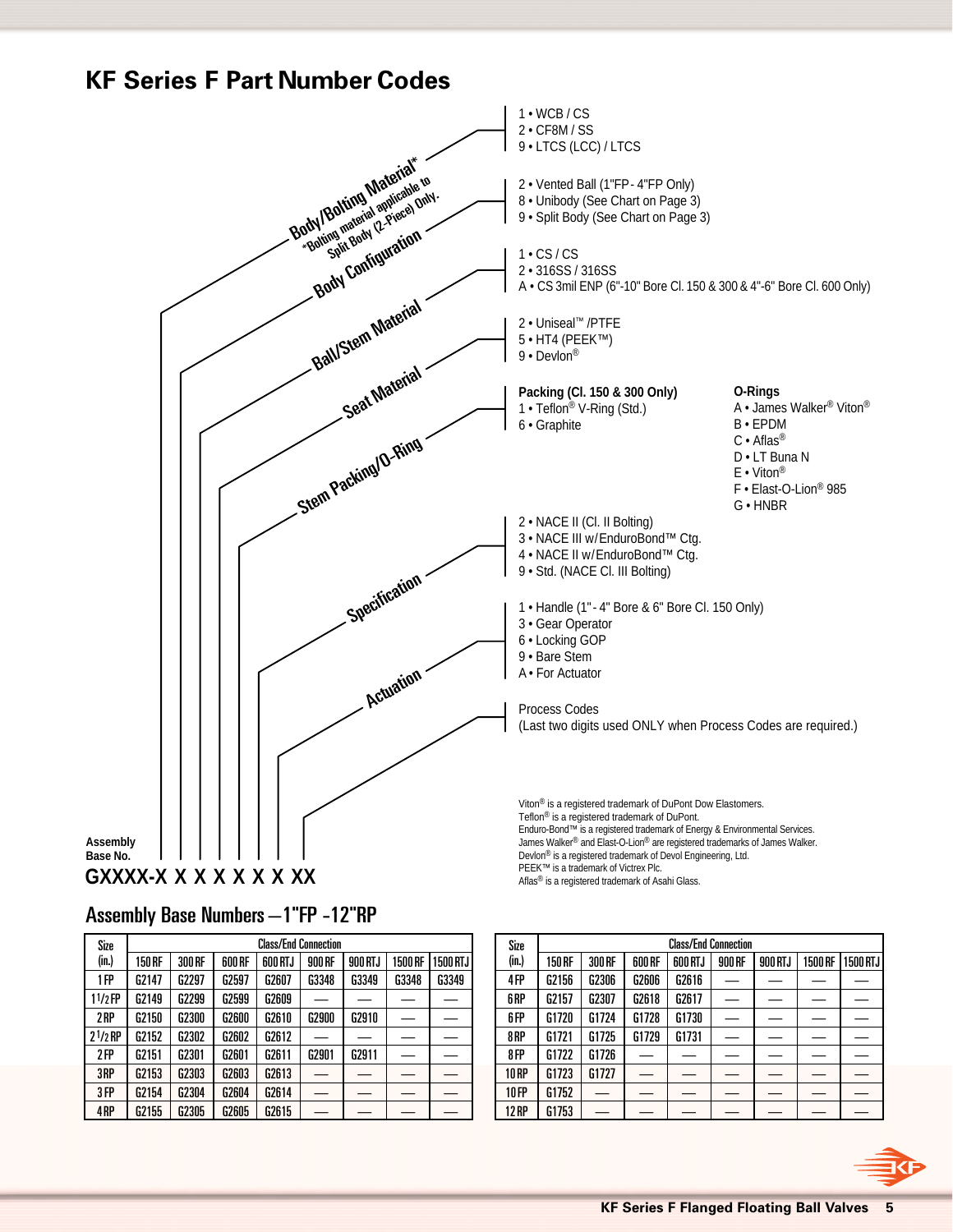### **KF Series F Component Parts, Class 150 & 300**





Part No. | Description

11E | Lock Plate Lock Washer 11F | Handle Hub Screw 11G | Tube Lock Screw 16 Hex Nut 17 | Stud 20 | Follower Liner 21 Ground Spring

22 Stem Seal: Gland or Packing

23 Ground Washer\* 24 | Packing Follower 25 | Packing Retainer 26 | Packing Stud 28 **Packing Nut** 

#### Parts List, Unibody

| Part No. | <b>Description</b>                 |
|----------|------------------------------------|
|          | Body                               |
| 2        | <b>Seat Retainer</b>               |
| 3        | Stem                               |
| 4        | Ball                               |
| 5        | <b>Body Seal</b>                   |
| 7        | Seat                               |
| 8        | Inner Stem 0-Rngs***               |
| 9        | Outer Stem O-Rings***              |
| 10       | <b>Thrust Washer</b>               |
| 20       | Liner                              |
| 21       | <b>Ground Spring</b>               |
| 22       | <b>Stem Seal: Gland or Packing</b> |
| 23       | Ground Washer*                     |

| Part No. | <b>Description</b>   |
|----------|----------------------|
| 24       | Retainer             |
| 25       | Follower             |
| 26       | Stud, Follower       |
| 28       | Nut. Follower        |
| 30       | Stem Washer**        |
| 33A      | I ock Plate          |
| 33B      | <b>T-Handle Tube</b> |
| 33C      | <b>T-Handle Hub</b>  |
| 33D      | Lock Washer          |
| 33F      | <b>Screw. Hex</b>    |
| 33F      | <b>Screw. Hex</b>    |
| 330      | <b>Screw, Square</b> |
|          |                      |

#### \*Not required with Graphoil® packing in Firesafe valves.

\*\*Required in 2" and larger packed valves only.

\*\*\*Not used in packed stem valves.

11D | Lock Plate Screw 30 Stem Washer\*\*

\*Not required with Graphoil® packing in Firesafe valves.

\*\*Required in 2" and larger packed valves only.

8 | Inner Stem O-Rngs\*\*\* 9 | Outer Stem O-Rings\*\*\* 10 | Thrust Bearing 11A | Lock Plate 11B | T-Handle Tube 11C | T-Handle Hub

\*\*\*Not used in packed stem valves.

Part No. Description 1 Body 2 | Adapter 3 Stem 4 Ball 5 Body Gasket  $6 \quad |$  Body 0-Ring\*\* 7 Seat

Parts List, Split Body

**6 KF Series F Flanged Floating Ball Valves**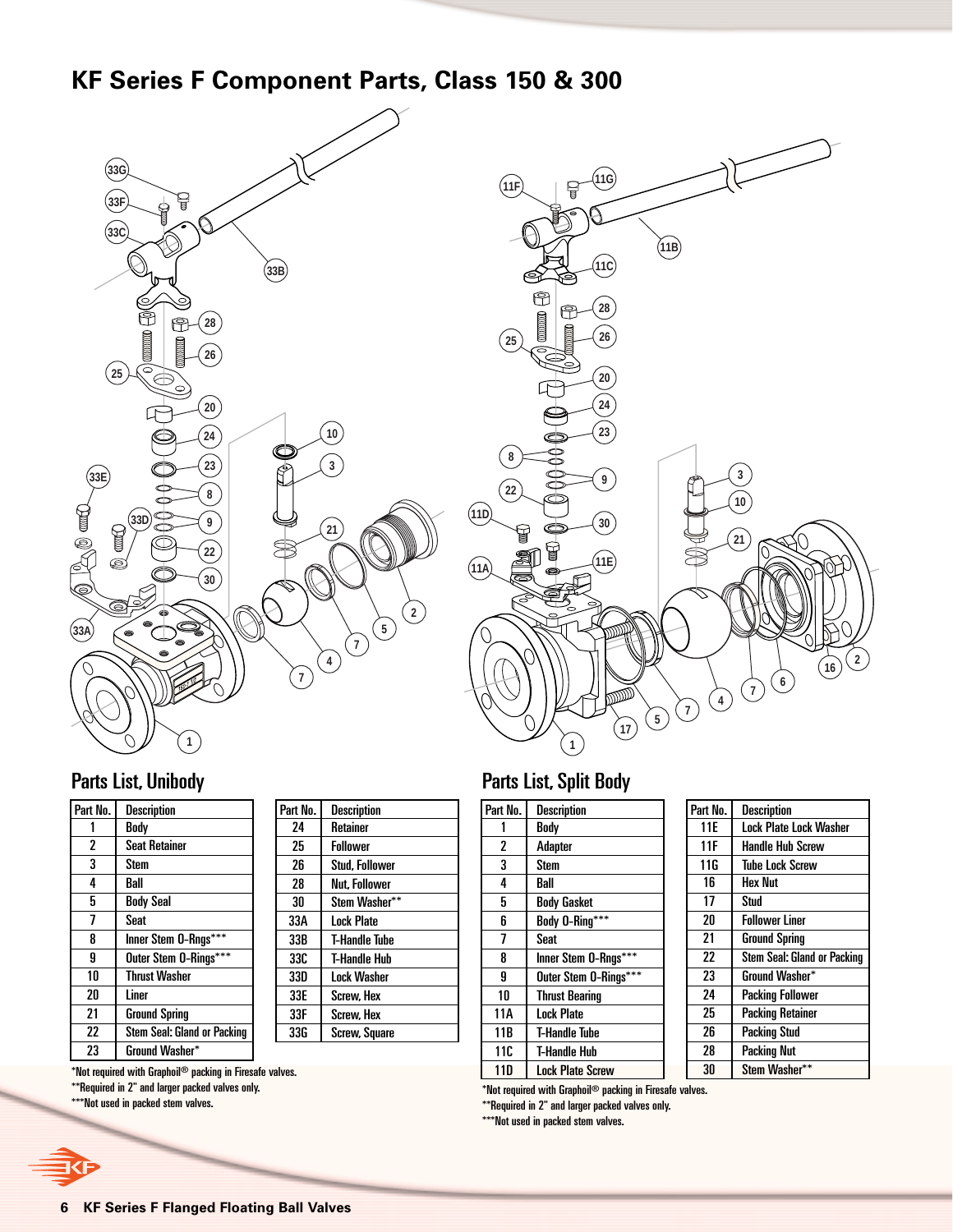### **KF Series F Component Parts, Class 600, 900 & 1500**



### Parts List

| Part No. | <b>Description</b>  |
|----------|---------------------|
|          | Body                |
| 2        | Adapter             |
| 3        | <b>Stem</b>         |
| 4        | Ball                |
| 5        | <b>Body Seal</b>    |
| 6        | <b>Stem Bearing</b> |
| 7        | Seat                |
| 8        | <b>Stop Screw</b>   |

| Part No. | <b>Description</b>     |
|----------|------------------------|
| g        | <b>Stem Seal</b>       |
| 10       | <b>Thrust Bearing</b>  |
| 11       | <b>Handle Assembly</b> |
| 12       | <b>Stop Plate</b>      |
| 13       | <b>Retainer</b>        |
| 16       | <b>Hex Nut</b>         |
| 17       | Stud                   |
| 39       | <b>Weather Seal</b>    |



| Part No. | <b>Description</b>           |
|----------|------------------------------|
| 12       | Stop Plate*                  |
| 13       | Retainer*                    |
| 14       | <b>Adapter Pilot Seal</b>    |
| 16       | <b>Hex Nut</b>               |
| 17       | Stud                         |
| 18       | <b>Lube Fitting</b>          |
| 21       | <b>Ground Spring**</b>       |
| 22       | <b>Firesafe Stem Packing</b> |
| 23       | Ground Plunger*              |
| 24       | Ground Spring*               |
| 39       | <b>Weather Seal</b>          |

\*\*6" Bore Only

5 | Body Seal 6 | Stem Bearing\* 7 Seat 8 | Stop Screw<sup>\*</sup> 9 Stem Seal

10 Thrust Bearing 11 | Handle Assembly<sup>\*</sup> \*4" Bore Only

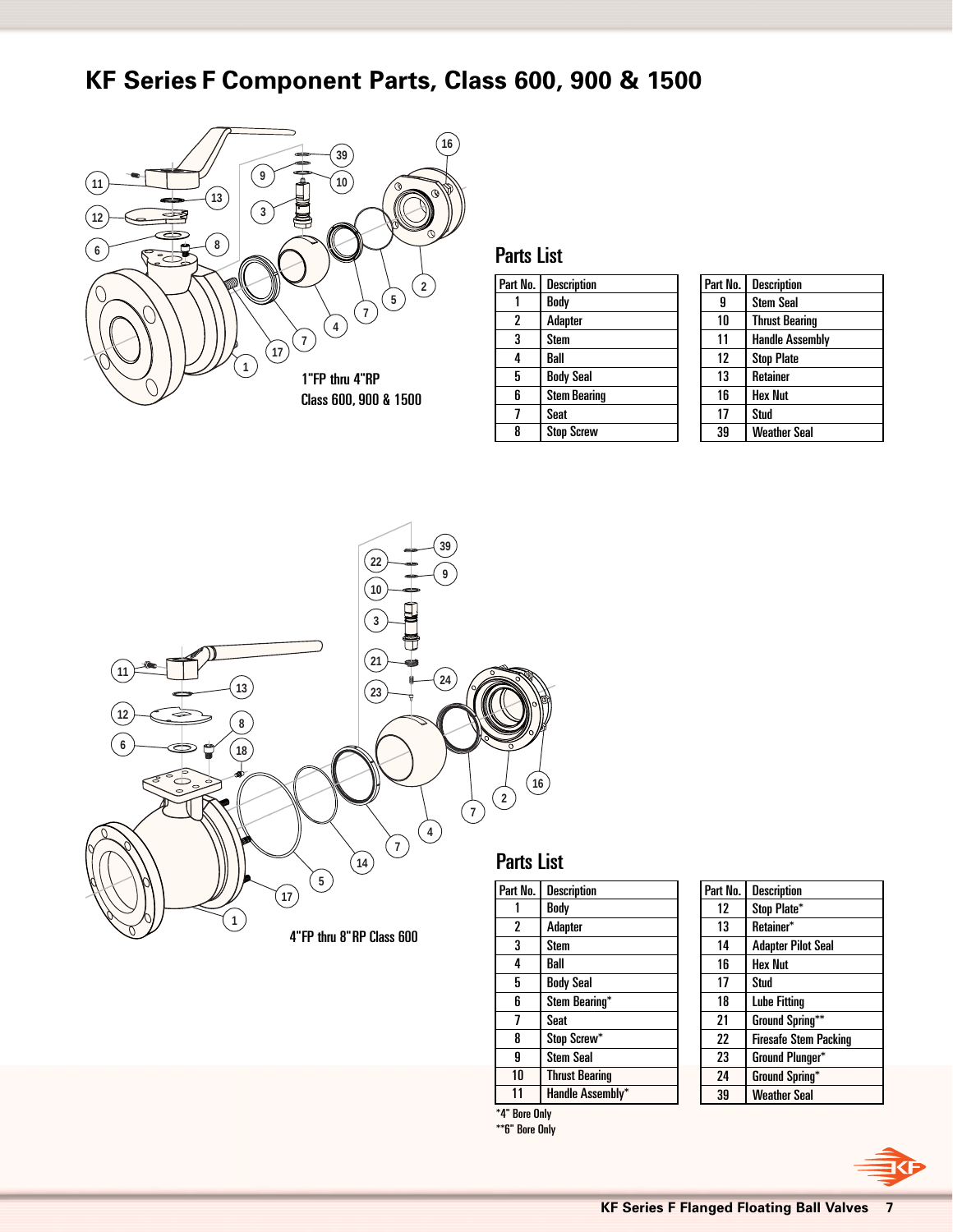### **KF Series F Unibody, Dimensional Data (in.), Class 150 & 300**



### Dimensional Data (in.), 2"-6", Class 150, Reduced Port

|               | Dimension (in.) |          |      |       |      |       |        |         |      |               |
|---------------|-----------------|----------|------|-------|------|-------|--------|---------|------|---------------|
| Size<br>(in.) | А               | B        |      | D     |      |       | c<br>u | н       |      | Wt.<br>(lbs.) |
|               | 1.50            | $7.00\,$ | 3.27 | 6.00  | 3.69 | 5.36  | 17.00  | .70     | 2.31 | 17.6          |
|               | 2.42            | 8.00     | 3.46 | 7.50  | 4.38 | 6.05  | 17.00  | $.70\,$ | 3.06 | 31.5          |
|               | 3.00            | 9.00     | 4.10 | 9.00  | 6.75 | 8.83  | 22.00  | 1.38    | 4.43 | 54.2          |
|               | 4.50            | 10.50    | 5.25 | 11.00 | 8.56 | 10.55 | 22.00  | 1.44    | 6.02 | 137.0         |

### Dimensional Data (in.), 2"-6", Class 300, Reduced Port

|               |      | Dimension (in.) |      |       |      |       |        |      |      |               |  |  |  |  |
|---------------|------|-----------------|------|-------|------|-------|--------|------|------|---------------|--|--|--|--|
| Size<br>(in.) | n    | B               |      | D     |      |       | c<br>u | н    |      | Wt.<br>(lbs.) |  |  |  |  |
|               | 1.50 | 8.50            | 3.27 | 6.50  | 3.69 | 5.36  | 17.00  | .70  | 2.31 | 26.0          |  |  |  |  |
|               | 2.42 | 11.12           | 3.96 | 8.25  | 4.38 | 6.05  | 17.00  | .70  | 3.06 | 46.0          |  |  |  |  |
|               | 3.00 | 12.00           | 4.10 | 10.00 | 6.75 | 8.83  | 22.00  | 1.38 | 4.43 | 70.0          |  |  |  |  |
|               | 4.50 | 15.88           | 5.25 | 12.50 | 8.56 | 10.55 | 22.00  | 1.44 | 6.02 | 157.0         |  |  |  |  |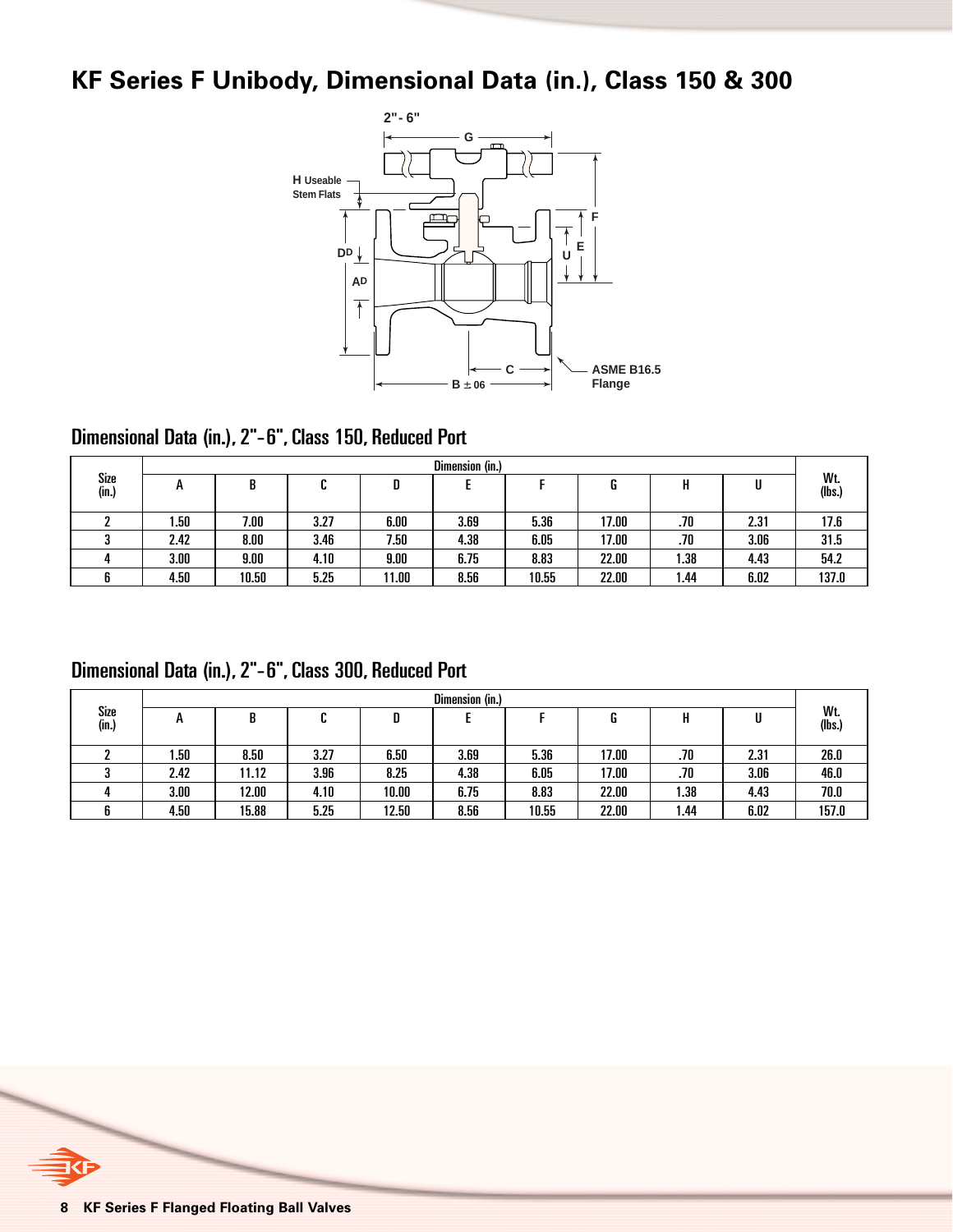### **KF Series F Unibody, Dimensional Data (mm), Class 150 & 300**



### Dimensional Data (mm), 2"-6", Class 150, Reduced Port

|               |       | Dimension (mm) |       |       |       |       |       |      |       |             |  |  |  |  |
|---------------|-------|----------------|-------|-------|-------|-------|-------|------|-------|-------------|--|--|--|--|
| Size<br>(in.) | А     |                | c     |       |       |       |       |      |       | Wt.<br>(kg) |  |  |  |  |
|               | 38.1  | 177.8          | 83.1  | 152.4 | 93.7  | 136.1 | 431.8 | 17.8 | 58.7  | 7.98        |  |  |  |  |
|               | 61.5  | 203.2          | 87.9  | 190.5 | 111.3 | 153.7 | 431.8 | 17.8 | 77.7  | 14.29       |  |  |  |  |
|               | 76.2  | 228.6          | 104.1 | 228.6 | 171.5 | 224.3 | 558.8 | 35.1 | 112.5 | 24.58       |  |  |  |  |
|               | 114.3 | 266.7          | 133.4 | 279.4 | 217.4 | 268.0 | 558.8 | 36.6 | 152.9 | 62.14       |  |  |  |  |

### Dimensional Data (mm), 2"-6", Class 300, Reduced Port

|               |       | Dimension (mm) |       |       |       |       |       |      |       |             |  |  |  |  |
|---------------|-------|----------------|-------|-------|-------|-------|-------|------|-------|-------------|--|--|--|--|
| Size<br>(in.) | A     |                | c     | D     |       |       |       |      |       | Wt.<br>(kg) |  |  |  |  |
|               | 38.1  | 215.9          | 83.1  | 165.1 | 93.7  | 136.1 | 431.8 | 17.8 | 58.7  | 11.79       |  |  |  |  |
|               | 61.5  | 282.4          | 100.6 | 209.6 | 111.3 | 153.7 | 431.8 | 17.8 | 77.7  | 20.87       |  |  |  |  |
|               | 76.2  | 304.8          | 104.1 | 254   | 171.5 | 224.3 | 558.8 | 35.1 | 112.5 | 31.75       |  |  |  |  |
|               | 114.3 | 403.4          | 133.4 | 317.5 | 217.4 | 268.0 | 558.8 | 36.6 | 152.9 | 71.21       |  |  |  |  |

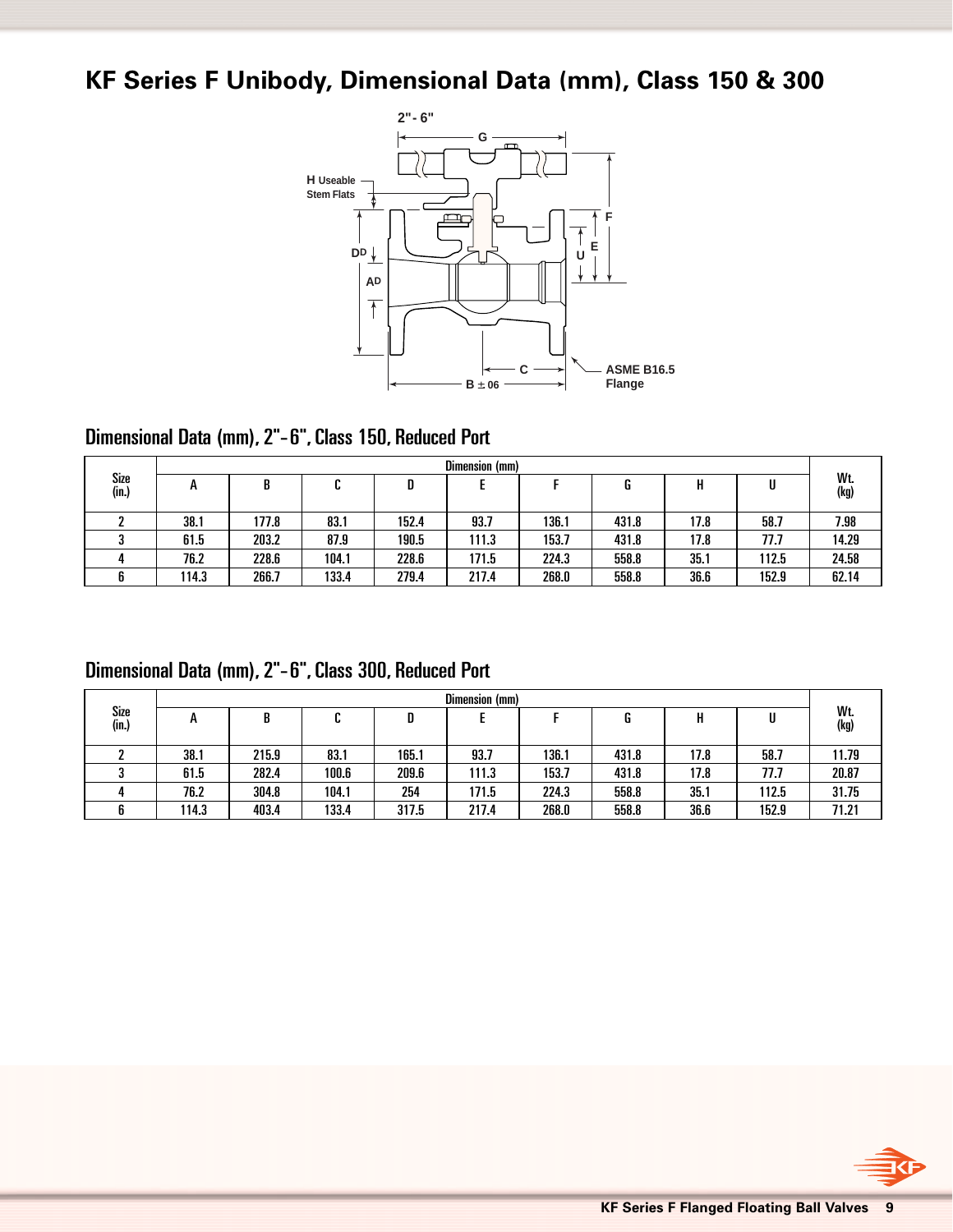### **KF Series F Split Body, Dimensional Data (in.), Class 150 & 300**









### Dimensional Data (in.), 1"- 12", Class 150

|                    |       |       |         |       |       |       |       |       | Dimension (in.) |             |     |       |    |      |       |       |       | Wt.    |
|--------------------|-------|-------|---------|-------|-------|-------|-------|-------|-----------------|-------------|-----|-------|----|------|-------|-------|-------|--------|
| Size<br>(in.)      | A     | B     | r<br>L. | D     | F     |       | F1    | G     | Н               | J           |     | U     | V  | W    | χ     | v     | BB    | (lbs.) |
| 1x1                | .00.  | 5.00  | 2.31    | 4.25  | 3.50  | 5.44  |       | 6.31  | 1.32            | .586        | __  | 1.69  | 4  | .63  | 3.13  |       |       | 17.0   |
| $11/2 \times 11/2$ | .50   | 6.50  | 2.96    | 5.00  | 3.69  | 5.75  | 7.37  | 15.50 | .640            | .705        | .38 | 2.31  | 4  | .63  | 3.88  | 6.00  | 6.50  | 12.8   |
| 2x2                | 2.00  | 7.00  | 3.02    | 6.00  | 4.51  | 6.56  | 8.20  | 15.50 | .640            | .705        | .44 | 3.14  | 4  | .75  | 4.75  | 6.00  | 6.50  | 17.6   |
| $2^{1/2}x2^{*}$    | 2.00  | 7.50  | 2.94    | 7.00  | 4.38  | 6.06  | __    | 8.50  | 00.1            | .873/0.871  |     | 3.06  | 4  | .75  | 5.50  |       |       | 37.5   |
| 3x3                | 3.00  | 0.00  | 3.50    | 7.50  | 6.81  | 10.25 | 11.63 | 20.00 | 1.28            | 1.067/1.062 | .44 | 4.43  | 4  | .75  | 6.00  | 6.00  | 6.50  | 31.5   |
| 4x4                | 4.00  | 9.00  | 4.00    | 9.00  | 8.40  | 11.00 | 13.08 | 20.00 | 1.28            | 1.321/1.316 | .62 | 5.88  | 8  | .75  | 7.50  | 8.00  | 9.00  | 54.2   |
| 6x6                | 6.00  | 15.50 | 7.75    | 1.00  | 10.81 | 11.12 | 15.63 | 20.00 | l.45            | 1.515/1.510 | .75 | 8.00  | 8  | .88  | 9.50  | 8.00  | 9.50  | 137    |
| 8 x 6              | 6.00  | 11.50 | 5.13    | 13.50 | 10.81 | 11.12 | 15.63 | 20.00 | l.45            | 1.515/1.510 | .75 | 0.00  | 8  | .88  | 9.50  | 8.00  | 9.50  | 210    |
| 8x8                | 8.00  | 18.00 | 9.00    | 13.50 | 14.25 |       | 18.26 |       | 2.27            | 1.997/1.994 | .62 | 9.64  | 8  | .88  | 9.50  | 12.00 | 9.50  | 477    |
| 10x8               | 8.00  | 13.00 | 6.50    | 16.00 | 14.25 |       | 18.26 |       | 2.27            | 1.997/1.994 | .62 | 9.64  | 12 | 1.00 | 14.25 | 12.00 | 9.50  | 557    |
| 10x10              | 10.00 | 21.00 | 10.50   | 16.00 | 17.41 |       | 22.53 |       | 3.06            | 2.497/2.493 | .62 | 11.91 | 12 | 1.00 | 14.25 | 16.00 | 11.50 | 685    |
| $12\times10$       | 10.00 | 14.00 | 7.00    | 19.00 | 17.41 |       | 22.53 |       | 3.06            | 2.497/2.493 | .62 | 11.91 | 12 | 1.00 | 17.00 | 16.00 | 11.50 | 806    |

\*For design artwork, refer to page 12.

### Dimensional Data (in.), 1"- 10", Class 300

|                    |      |       |        |       |       |       |       |       | Dimension (in.) |             |     |       |    |      |       |       |           | Wt.    |
|--------------------|------|-------|--------|-------|-------|-------|-------|-------|-----------------|-------------|-----|-------|----|------|-------|-------|-----------|--------|
| Size<br>(in.)      | A    | B     | r<br>u |       |       |       | F1    | G     | н               |             |     | U     |    | W    | Λ     |       | <b>BB</b> | (lbs.) |
| 1 x 1              |      | 6.50  | 3.50   | 4.88  | 3.50  | 5.44  |       | 6.31  | . 32            | .586        |     | 1.69  | 4  | .75  | 3.50  |       |           | 22.0   |
| $11/2 \times 11/2$ | l.50 | 7.50  | 3.53   | 6.13  | 3.69  | 5.75  | 7.37  | 15.50 | .640            | .705        | .38 | 2.31  | 4  | .88  | 4.50  | 6.00  | 6.50      | 20.0   |
| 2x2                | 2.00 | 8.50  | 4.25   | 6.50  | 4.51  | 6.56  | 8.20  | 15.50 | .640            | .705        | .44 | 3.14  | 8  | .75  | 5.00  | 6.00  | 6.50      | 26.0   |
| 21/2x2             | 2.00 | 9.50  | 4.69   | 7.50  | 4.38  | 6.06  | —     | 8.50  | 1.00            | .873/.871   | __  | 3.06  | 8  | .88  | 5.88  |       |           | 43.7   |
| 3x3                | 3.00 | 11.13 | 5.82   | 8.25  | 6.81  | 10.25 | 11.63 | 20.00 | .28             | 1.067/1.062 | .44 | 4.43  | 8  | .88  | 6.63  | 6.00  | 6.50      | 46.0   |
| 4x4                | 4.00 | 12.00 | 6.00   | 10.00 | 8.40  | 11.00 | 13.08 | 20.00 | .28             | 1.321/1.316 | .62 | 5.88  | 8  | .88  | 7.88  | 8.00  | 9.00      | 70.0   |
| 6x6                | 6.00 | 15.88 | 7.94   | 12.50 | 12.75 |       | 15.63 |       | 2.27            | 1.950/1.945 | .62 | 8.12  | 12 | .88  | 10.63 | 12.00 | 9.50      | 157.0  |
| 8x6                | 6.00 | 16.50 | 6.63   | 15.00 | 12.75 |       | 15.63 |       | 2.27            | 1.950/1.945 | .62 | 8.12  | 12 | 1.00 | 13.00 | 12.00 | 9.50      | 275    |
| $8 \times 8$       | 8.00 | 19.75 | 9.88   | 15.00 | 16.00 |       | 21.14 |       | 3.06            | 2.497/2.492 | .62 | 10.52 | 12 | 1.00 | 13.00 | 16.00 | 11.50     | 624    |
| 10x8               | 8.00 | 18.00 | 6.25   | 17.50 | 16.00 |       | 21.14 |       | 3.06            | 2.497/2.492 | .62 | 10.52 | 16 | 1.13 | 15.25 | 16.00 | 11.50     | 724    |

\*For design artwork, refer to page 12.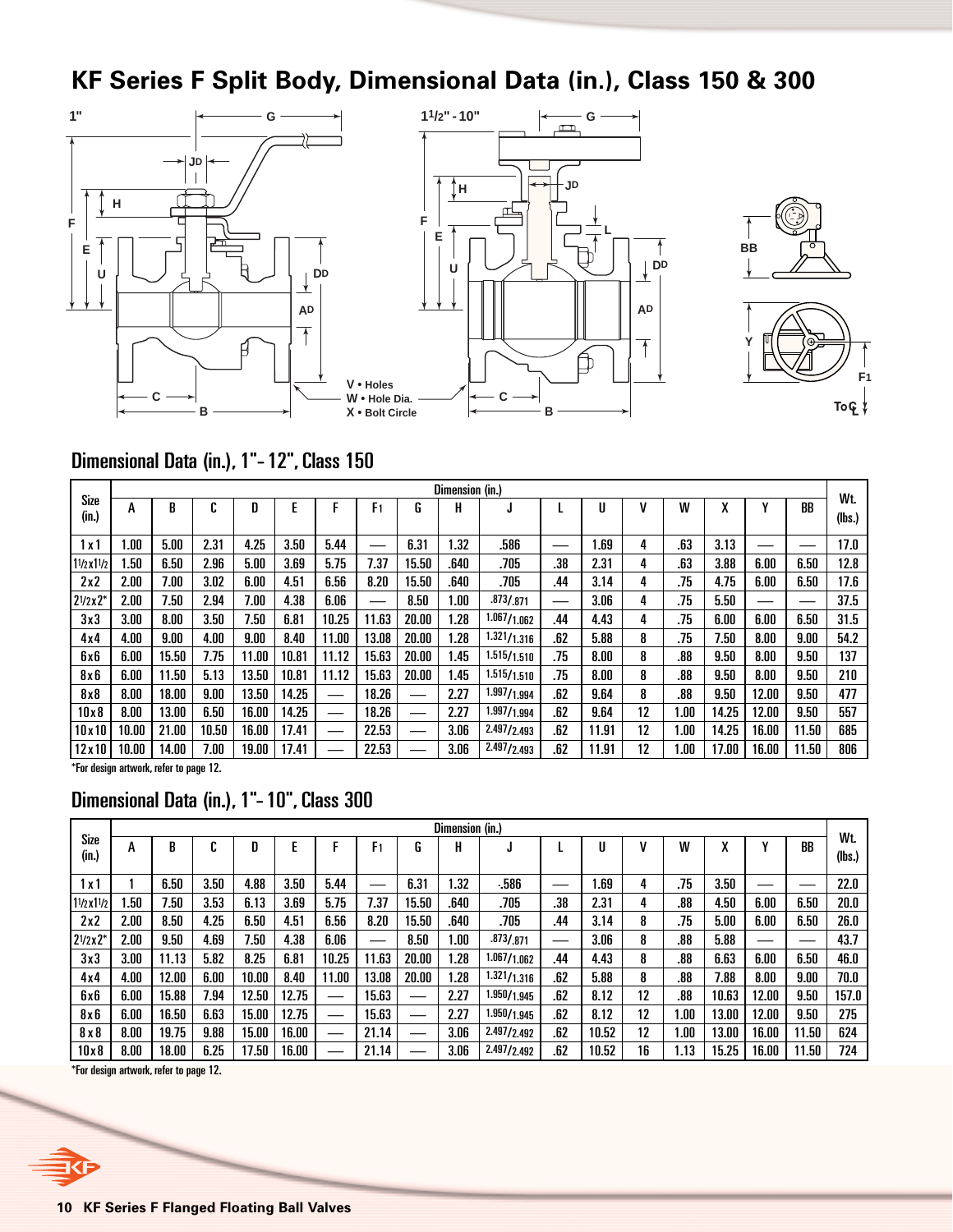### **KF Series F Split Body, Dimensional Data (mm), Class 150 & 300**









### Dimensional Data (mm), 1"- 12", Class 150

|                    |       |       |         |       |       |       |       |       | Dimension (mm) |             |      |       |    |      |        |       |           | Wt.   |
|--------------------|-------|-------|---------|-------|-------|-------|-------|-------|----------------|-------------|------|-------|----|------|--------|-------|-----------|-------|
| Size<br>(in.)      | А     | B     | C<br>L. | D     | F     |       | F1    | G     | н              |             |      | U     | V  | W    | v<br>^ |       | <b>BB</b> | (kg)  |
| 1 x 1              | 25.4  | 127   | 58.7    | 108.0 | 88.9  | 138.2 |       | 160.3 | 33.5           | 14.9        |      | 42.9  | 4  | 16.0 | 79.5   |       |           | 7.7   |
| $11/2 \times 11/2$ | 38.1  | 165.1 | 75.2    | 127   | 93.7  | 146.1 | 187.2 | 393.7 | 16.3           | 17.9        | 9.7  | 58.7  | 4  | 16.0 | 98.6   | 152.4 | 165.′     | 5.8   |
| 2x2                | 50.8  | 177.8 | 76.7    | 152.4 | 115.0 | 166.6 | 208.3 | 393.7 | 16.3           | 17.9        | 11.2 | 79.8  | 4  | 19.1 | 120.7  | 152.4 | 165.1     | 8.0   |
| $2^{1/2}x2^{*}$    | 50.8  | 190.5 | 74.7    | 177.8 | 111.3 | 153.9 | —     | 215.9 | 25.4           | 22.17/22.12 | —    | 77.7  | 4  | 19.1 | 139.7  |       |           | 17.0  |
| 3x3                | 76.2  | 203.2 | 88.9    | 190.5 | 173.0 | 260.4 | 295.4 | 508   | 32.5           | 27.10/26.97 | 11.2 | 112.5 | 4  | 19.1 | 152.4  | 152.4 | 165.1     | 14.3  |
| 4x4                | 101.6 | 228.6 | 101.6   | 203.2 | 213.4 | 279.4 | 332.2 | 508   | 32.5           | 33.55/33.43 | 15.7 | 149.4 | 8  | 19.1 | 190.5  | 203.2 | 228.6     | 24.6  |
| 6x6                | 152.4 | 393.7 | 196.9   | 279.4 | 274.6 | 282.4 | 397.0 | 508   | 36.8           | 38.48/38.35 | 19.1 | 203.2 | 8  | 22.4 | 241.3  | 203.2 | 241.3     | 62.1  |
| 8 x 6              | 152.4 | 292.1 | 130.3   | 279.4 | 274.6 | 282.4 | 397.0 | 508   | 36.8           | 38.48/38.35 | 19.1 | 203.2 | 8  | 22.4 | 241.3  | 203.2 | 241.3     | 95.3  |
| 8x8                | 203.2 | 457.2 | 228.6   | 342.9 | 362.0 |       | 463.8 |       | 57.7           | 50.72/50.65 | 15.7 | 244.9 | 8  | 22.4 | 241.3  | 304.8 | 241.3     | 216.4 |
| 10x8               | 203.2 | 330.2 | 165.1   | 406.4 | 362.0 |       | 463.8 |       | 57.7           | 50.72/50.65 | 15.7 | 244.9 | 12 | 25.4 | 362.0  | 304.8 | 241.3     | 252.7 |
| 10 x 10            | 254   | 533.4 | 266.7   | 406.4 | 442.2 |       | 572.3 |       | 77.7           | 63.42/63.32 | 15.7 | 302.5 | 12 | 25.4 | 362.0  | 406.4 | 292.1     | 310.7 |
| 12 x 10            | 254   | 355.6 | 177.8   | 482.6 | 442.2 |       | 572.3 |       | 77.7           | 63.42/63.32 | 15.7 | 302.5 | 12 | 25.4 | 431.8  | 406.4 | 292.1     | 365.6 |

\*For design artwork, refer to page 12.

### Dimensional Data (mm), 1"- 10", Class 300

|                       |       |       |        |       |       |       |       |       | Dimension (mm) |               |      |       |    |      |        |       |       |             |
|-----------------------|-------|-------|--------|-------|-------|-------|-------|-------|----------------|---------------|------|-------|----|------|--------|-------|-------|-------------|
| Size<br>(in.)         | A     | B     | c<br>ъ |       |       |       |       | G     | н              |               |      | U     | V  | w    | v<br>Λ |       | BB    | Wt.<br>(kg) |
| 1 x 1                 | 25.4  | 165.1 | 88.9   | 124.0 | 88.9  | 138.2 |       | 160.3 | 33.5           | 14.9          |      | 42.9  | 4  | 19.1 | 88.9   |       |       | 10.0        |
| $11/2 \times 11/2$    | 38.1  | 190.5 | 89.7   | 155.7 | 93.7  | 146.1 | 187.2 | 393.7 | 16.3           | 17.9          | 9.7  | 58.7  | 4  | 22.4 | 114.3  | 152.4 | 165.1 | 9.1         |
| 2x2                   | 50.8  | 215.9 | 108.0  | 165.1 | 115.0 | 166.6 | 208.3 | 393.7 | 16.3           | 17.9          | 11.2 | 79.8  | 8  | 19.1 | 127    | 152.4 | 165.1 | 11.8        |
| $21/2x2$ <sup>*</sup> | 50.8  | 241.3 | 19.1   | 190.5 | 111.3 | 153.9 |       | 215.9 | 25.4           | 22.17/22.12   | —    | 77.7  | 8  | 22.4 | 149.4  |       |       | 19.8        |
| 3x3                   | 76.2  | 282.7 | 147.8  | 210.0 | 173.0 | 260.4 | 295.4 | 508   | 32.5           | 27.10/26.97   | 11.2 | 112.5 | 8  | 22.4 | 168.4  | 152.4 | 165.1 | 20.9        |
| 4x4                   | 101.6 | 304.8 | 152.4  | 254   | 213.4 | 279.4 | 332.2 | 508   | 32.5           | 33.55/33.43   | 15.7 | 149.4 | 8  | 22.4 | 200.2  | 203.2 | 228.6 | 31.8        |
| 6x6                   | 152.4 | 403.4 | 201.7  | 317.5 | 323.9 |       | 397.0 |       | 57.7           | 49.53 / 49.40 | 15.7 | 206.2 | 12 | 22.4 | 270.0  | 304.8 | 241.3 | 71.2        |
| 8 x 6                 | 152.4 | 419.1 | 168.4  | 381   | 323.9 |       | 397.0 |       | 57.7           | 49.53/49.40   | 15.7 | 206.2 | 12 | 25.4 | 330.2  | 304.8 | 241.3 | 124.7       |
| $8 \times 8$          | 203.2 | 501.7 | 251.0  | 381   | 406.4 |       | 537.0 |       | 77.7           | 63.42/63.30   | 15.7 | 267.2 | 12 | 25.4 | 330.2  | 406.4 | 292.1 | 283.0       |
| 10x8                  | 203.2 | 457.2 | 158.8  | 444.5 | 406.4 |       | 537.0 |       | 77.7           | 63.42/63.30   | 15.7 | 267.2 | 6  | 28.7 | 387.4  | 406.4 | 292.1 | 328.4       |

\*For design artwork, refer to page 12.

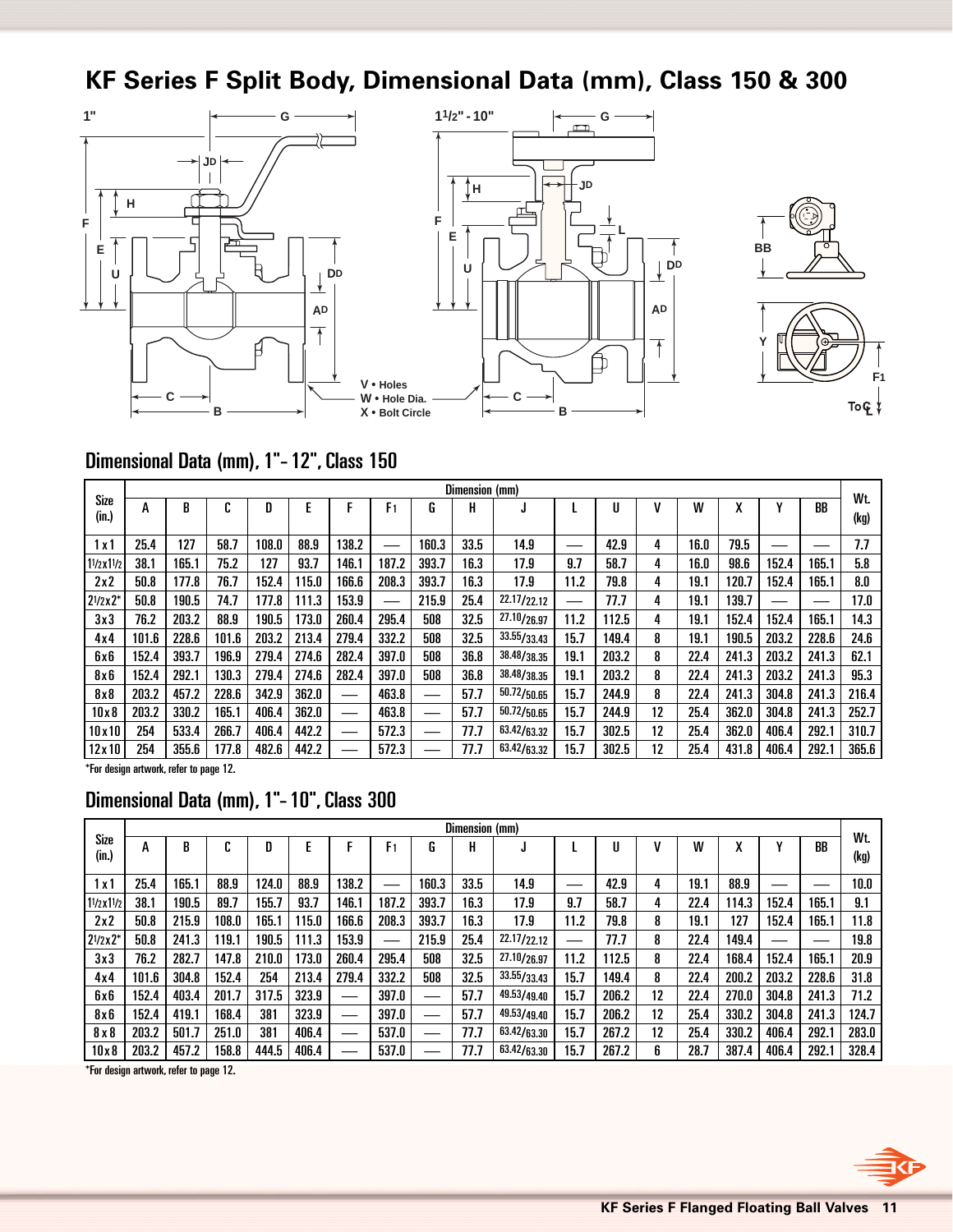### **KF Series F Split Body, Dimensional Data (in., mm), Class 600, 900 & 1500**







**\*Refer to data sheets or consult factory for dimensional data.**

### Dimensional Data (in., mm), 1"FP-8"RP, Class 600

| <b>Size</b>         |                |                    |                 |           |                 |            |                    |           | Dimension (in.) |           |             |                          |              |    |              |                    | Wt.    | <b>Ring</b> |
|---------------------|----------------|--------------------|-----------------|-----------|-----------------|------------|--------------------|-----------|-----------------|-----------|-------------|--------------------------|--------------|----|--------------|--------------------|--------|-------------|
| (in.)               | A              | <b>B/RF</b>        | <b>B/RTJ</b>    | C/RF      | C/RTJ           | D          | E                  | F         | G               | H         | J           | L                        | U            | V  | W            | χ                  | (lbs.) | Groove      |
| 1FP                 |                | 81/2               | 81/2            | $3^{3/4}$ | $3^{3/4}$       | 47/8       | 3                  | 43/16     | 57/8            | 13/16     | .623 / .621 |                          | 111/16       | 4  | 3/4          | 31/2               | 25     | $R-16$      |
| 11/2FP              | 11/2           | 91/2               | 91/2            | 37/8      | 37/8            | 61/8       | 315/16             | 55/8      | 81/2            | 1         | .873/.871   | $\overline{\phantom{0}}$ | $2^{5/8}$    | 4  | 7/8          | 41/2               | 30.4   | $R-20$      |
| 2RP                 | 11/2           | 11 <sup>1</sup> /2 | $11\frac{5}{8}$ | 47/16     | 41/2            | 61/2       | 315/16             | $5^{5/8}$ | 81/2            | 1         | .873/0.871  |                          | $2^{5/8}$    | 8  | 3/4          | 5                  | 35     | $R-23$      |
| 2FP                 | $\mathbf{2}$   | $11^{1/2}$         | $11\frac{5}{8}$ | 47/16     | 41/2            | 61/2       | $4^{3}/8$          | 61/16     | 81/2            | 1         | .873 / .871 | $\overline{\phantom{0}}$ | 31/16        | 8  | 3/4          | 5                  | 41.5   | $R-23$      |
| 2 <sup>1</sup> /2RP | $\mathbf{2}$   | 13                 | $13^{1/8}$      | 415/16    | 5               | 71/2       | 43/8               | 61/16     | 81/2            | 1         | .873/.871   | $\overline{\phantom{0}}$ | 31/16        | 8  | 7/8          | 57/8               | 52.9   | $R-26$      |
| 3RP                 | $\overline{2}$ | 14                 | $14^{1/8}$      | 6         | 61/16           | 81/4       | 43/8               | 61/16     | 81/2            | 1         | .873/0.871  | —                        | 31/16        | 8  | 7/8          | 65/8               | 61.6   | $R-31$      |
| 3FP                 | 3              | 14                 | $14^{1/8}$      | 53/4      | 513/16          | 81/4       | 521/32             | 71/4      | 15              | 11/4      | 1.248/1.246 |                          | 4            | 8  | 7/8          | 65/8               | 89.1   | $R-31$      |
| 4RP                 | 3              | 17                 | $17^{1/8}$      | 73/4      | 713/16          | $10^{3/4}$ | 521/32             | 71/4      | 15              | 11/4      | 1.248/1.246 | $\overline{\phantom{0}}$ | 4            | 8  | $\mathbf{1}$ | 81/2               | 133.8  | $R-37$      |
| 4FP                 | 4              | 17                 | $17^{1/8}$      | 81/2      | $8\frac{9}{16}$ | $10^{3/4}$ | 819/32             | 91/2      | 48              | 111/16    | 1.791/1.773 | 1/2                      | 6.5          | 8  | 1            | 81/2               | 167    | $R-37$      |
| 6RP                 | 4              | 22                 | $22^{1/8}$      | 11        | $11^{1/16}$     | 14         | 819/32             | 91/2      | 48              | 111/16    | 1.791/1.773 | 1/2                      | 6.5          | 12 | 11/8         | $11^{1/2}$         | 345    | $R-45$      |
| 6FP                 | ĥ              | 22                 | $22^{1/8}$      | 11        | $11^{1/16}$     | 14         | 11 <sup>3</sup> /4 |           |                 | $2^{7/8}$ | 2.499/2.492 | 5/8                      | 825/32       | 12 | 11/8         | $11^{1/2}$         | 427    | $R-45$      |
| 8RP                 | 6              | 26                 | 261/8           | 13        | $13^{1/16}$     | $16^{1/2}$ | $11^{3}/4$         |           |                 | $2^{7/8}$ | 2.499/2.492 | 5/8                      | 825/32       | 12 | 11/4         | 13 <sup>3</sup> /4 | 672    | $R-49$      |
| Size                |                |                    |                 |           |                 |            |                    |           | Dimension (mm)  |           |             |                          |              |    |              |                    | Wt.    | <b>Ring</b> |
| (in.)               | A              | <b>B/RF</b>        | <b>B/RTJ</b>    | C/RF      | C/RTJ           | D          | E                  | F         | G               | H         | J.          | L                        | $\mathbf{I}$ | V  | W            | χ                  | (kg)   | Groove      |
| 1FP                 | 25.4           | 215.9              | 215.9           | 95.3      | 95.3            | 123.8      | 76.2               | 106.4     | 149.2           | 20.6      | 15.82/15.77 | —                        | 42.9         | 4  | 19.1         | 88.9               | 11.3   | $R-16$      |
| 11/2FP              | 38.1           | 241.3              | 241.3           | 98.4      | 98.4            | 155.6      | 100.0              | 142.9     | 215.9           | 25.4      | 22.17/22.12 | —                        | 66.7         | 4  | 22.2         | 114.3              | 13.8   | $R-20$      |
| 2 <sub>RP</sub>     | 38.1           | 292.1              | 295.3           | 112.7     | 114.3           | 165.1      | 100.0              | 142.9     | 215.9           | 25.4      | 22.17/22.12 | —                        | 66.7         | 8  | 19.1         | 127.0              | 15.9   | $R-23$      |
| 2FP                 | 50.8           | 292.1              | 295.3           | 112.7     | 114.3           | 165.1      | 111.1              | 154.0     | 215.9           | 25.4      | 22.17/22.12 | $\overline{\phantom{0}}$ | 77.8         | 8  | 19.1         | 127.0              | 18.8   | $R-23$      |
| 2 <sup>1</sup> /2RP | 50.8           | 330.2              | 333.4           | 125.4     | 127             | 190.5      | 111.1              | 154.0     | 215.9           | 25.4      | 22.17/22.12 |                          | 77.8         | 8  | 22.2         | 149.2              | 24.0   | $R-26$      |
| 3RP                 | 50.8           | 355.6              | 358.8           | 152.4     | 154.0           | 209.6      | 111.1              | 154.0     | 215.9           | 25.4      | 22.17/22.12 |                          | 77.8         | 8  | 22.2         | 168.3              | 27.9   | $R-31$      |
| 3FP                 | 76.2           | 355.6              | 358.8           | 146.1     | 147.6           | 209.6      | 143.7              | 184.2     | 381.0           | 31.8      | 31.70/31.65 | —                        | 101.6        | 8  | 22.2         | 168.3              | 40.4   | $R-31$      |
| 4 <sub>RP</sub>     | 76.2           | 431.8              | 435.0           | 196.9     | 198.4           | 273.1      | 143.7              | 184.2     | 381.0           | 31.8      | 31.70/31.65 | $\overline{\phantom{0}}$ | 101.6        | 8  | 25.4         | 215.9              | 60.7   | $R-37$      |
| 4FP                 | 101.6          | 431.8              | 435.0           | 215.9     | 217.5           | 273.1      | 218.3              | 241.3     | 1219.2          | 42.9      | 45.49/45.03 | 12.7                     | 165.1        | 8  | 25.4         | 215.9              | 75.7   | $R-37$      |
| 6 <sub>RP</sub>     | 101.6          | 558.8              | 562.0           | 279.4     | 281.0           | 355.6      | 218.3              | 241.3     | 1219.2          | 42.9      | 45.49/45.03 | 12.7                     | 165.1        | 12 | 28.6         | 292.1              | 156    | $R-45$      |
|                     |                |                    |                 |           |                 |            |                    |           |                 |           |             |                          |              |    |              |                    |        |             |
| 6FP                 | 152.4          | 558.8              | 562.0           | 279.4     | 281.0           | 355.6      | 298.5              |           |                 | 73.0      | 63.47/63.30 | 15.9                     | 223.0        | 12 | 28.6         | 292.1              | 194    | $R-45$      |

#### Dimensional Data (in., mm), 1"FP-2"FP, Class 900 & 1"FP, Class 1500

Note: Sizes 1"FP-6"RP is weight w/handle. Sizes 6"FP-8"RP is weight w/gear operator.

| Size            |         |             |              |            |              |            |           |          | Dimension (in.) |         |              |            |    |      |            | Wt.     | Ring          |
|-----------------|---------|-------------|--------------|------------|--------------|------------|-----------|----------|-----------------|---------|--------------|------------|----|------|------------|---------|---------------|
| (in.)           |         | <b>B/RF</b> | <b>B/RTJ</b> | C/RF       | <b>C/RTJ</b> |            |           |          | u               | H       |              |            |    | W    |            | (lbs.,  | <b>Groove</b> |
| 1FP             |         | 10          | 10           | 43/4       | 43/4         | 57/8       | 31/16     | 41/2     | 57/8            | 1/8     | .623/.621    |            |    |      |            | 28      | R-16          |
| 2 <sub>RP</sub> | $1/2^*$ | $141/2*$    | $145/8*$     | $71/4*$    | $75/16*$     | $81/2*$    | $315/16*$ | $55/8*$  | $81/2*$         | $1/16*$ | $.873/.871*$ | $2^{5/8*}$ | n* | $4*$ | $61/2*$    | 42.9°   | $R-24*$       |
| 2FP             | n*<br>- | $14^{1/2*}$ | $145/8*$     | $7^{1/4*}$ | $75/16*$     | $8^{1/2*}$ | $43/8*$   | $61/16*$ | $8^{1/2*}$      | 1/16*   | $.873/.871*$ | $31/16*$   | n* | $4*$ | $6^{1/2*}$ | $51.2*$ | $R-24*$       |

| Size            |         |             |              |          |             |           |          |          | Dimension (mm) |         |                |         |         |         |              | Wt.                  | <b>Ring</b> |
|-----------------|---------|-------------|--------------|----------|-------------|-----------|----------|----------|----------------|---------|----------------|---------|---------|---------|--------------|----------------------|-------------|
| (in.)           | n       | <b>B/RF</b> | <b>B/RTJ</b> | C/RF     | C/RTJ       |           |          |          | u              | H       |                |         |         | W       | $\mathbf{v}$ | (kg)                 | Groove      |
| 1 FP            | 25.4    | 254.0       | 254.0        | 20.7     | 120.7       | 149.2     | 77.8     | 14.3     | 149.2          | 28.6    | 15.82/15.77    | 50.8    | Д       | 25.4    | 101.6        | 19.<br>، ۱۷          | R-16        |
| 2 <sub>RP</sub> | $38.1*$ | $368.3*$    | 371.5*       | 184.2*   | 185<br>$7*$ | $215.9*$  | $100.0*$ | $142.9*$ | $215.9*$       | $27.0*$ | 22.17/22.12*   | $66.7*$ | n*<br>O | $25.4*$ | $165.1*$     | $19.5*$              | $R-24*$     |
| 2FP             | $50.8*$ | $368.3*$    | 371.5*       | $184.2*$ | 85.,        | $1215.9*$ |          | $154.0*$ | $215.9*$       | $27.0*$ | $22.17/22.12*$ | $77.8*$ | n*      | $25.4*$ | $165.1*$     | <b>ገገ ገ*</b><br>20.Z | $R-24*$     |

Note: Weight is w/handle. \*Class 900 Only.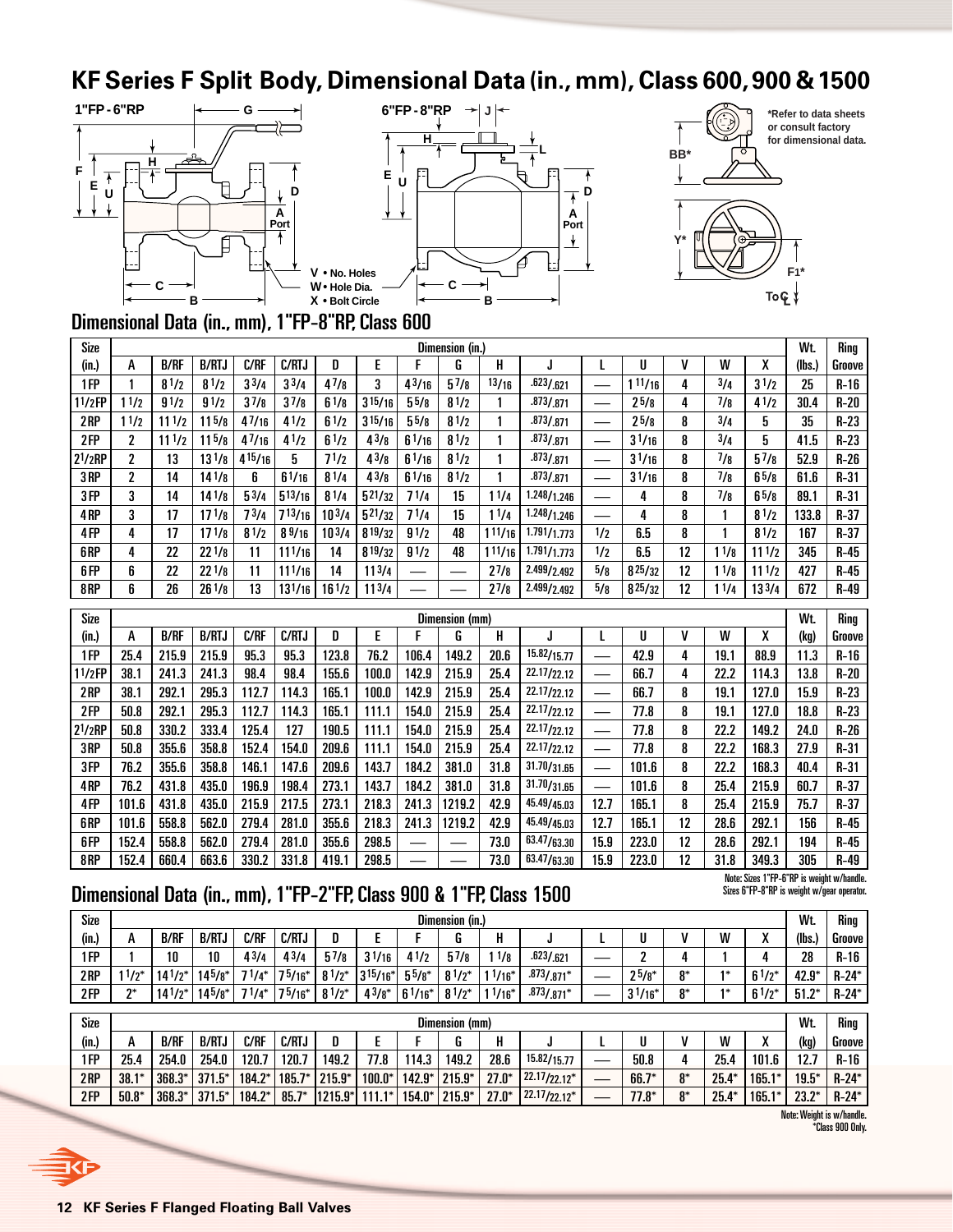### **KF Series F Engineering Data •** Pressure Temperature (sizes listed on Teflon<sup>®</sup> chart indicate bore size)



| <b>Body Material</b> | °F   | ۴C.   |
|----------------------|------|-------|
| wcc.                 | -20° | -28.9 |
| lcc                  | -50° | -45.6 |
| WCB                  | -20° | -28.9 |
| CFRM                 | -50° | -45.6 |

| <b>Seat Material</b> | °F   | 'n.   |
|----------------------|------|-------|
| Devlon® V            | -50° | -45.6 |
| Teflon®              | -50° | -45.6 |
| HT4 (PEEK™)          |      | .45.6 |

| <b>Seal Material</b>   | °F   | °C      | <b>Seal Material</b>                      | °F          | °C    |
|------------------------|------|---------|-------------------------------------------|-------------|-------|
| <b>TFE/GRF Packing</b> | -50° | -45.6   | J. Walker <sup>®</sup> Viton <sup>®</sup> | $+10^\circ$ | -12.2 |
| Low Temp Buna N        | -50° | -45.6   | <b>HNBR</b>                               | $-40^\circ$ | -40   |
| Viton®                 | -20° | $-28.9$ | Aflas <sup>®</sup>                        | +32°        |       |
| Elast-O-Lion 985       | -50° | -45.6   | EPDM                                      | -50°        | -45.6 |

#### Flow Coefficient (Cv)

| <b>Class</b> |      |          |      |      |           |      |      | Valve Size (In.) |      |      |      |      |        |       |        |                  |
|--------------|------|----------|------|------|-----------|------|------|------------------|------|------|------|------|--------|-------|--------|------------------|
|              | 1 FP | $1/2$ FP | 2 RP | 2 FP | $21/2$ RP | 3 RP | 3 FP | 4 RP             | 4FP  | 6 RP | 6FP  | 8 RP | 8FP    | 10 RP | 10 FP  | <b>12 RP</b>     |
| 150          | 98   | 265      | 125  | 470  | 220       | 430  | 1240 | 600              | 2470 | 1010 | 5249 | 2500 | 10.750 | 5000  | 17.775 | 8400             |
| 300          | 98   | 265      | 125  | 420  | 220       | 430  | 1050 | 600              | 2000 | 1010 | 5100 | 2400 | 10,300 | 4825  |        |                  |
| 600          | 93   | 308      | 140  | 365  | 220       | 185  | 1000 | 570              | 1800 | 900  | 4600 | 2235 | __     |       |        |                  |
| 900/1500     | 90   |          | 135* | 350* | __        |      |      |                  |      |      |      |      |        |       |        |                  |
|              |      |          |      |      |           |      |      |                  |      |      |      |      |        |       |        | *Class 900 only. |

#### Method of Calculating Flow

The Flow Coefficient " $C_v$ " of a valve is the flow rate of water (gallons/minute) through a fully opened valve, with a pressure drop of 1 psi across the valve. To find the flow of liquid through valve from the  $C_V$ , use the following formulas:  $P_2\triangle P$ 

 $\sqrt{\frac{\Delta P}{G}}$ 

#### Liquid Flow

 $Q\bar{L}$  = flow rate of liquid (gal./min.)

 $\Delta P$  = differential pressure across the valve (psi)

 $P =$  differential pressure across the valve (psi)<br>  $G =$  specific gravity of liquid (for water,  $G=1$ )  $Q = C_V \setminus$ 

$$
\frac{\text{Gas H}}{\text{Og} - \text{fl}}
$$

nw = flow rate of gas (CFH at STP)

 $g =$  Specific gravity of gas (for air, g=1.000)

 $P2$  = outlet pressure (psia) For non-critical flow  $Qg=61C_V$ 

 $\left\{\frac{\Delta P}{P_2}$  < 1.0}

g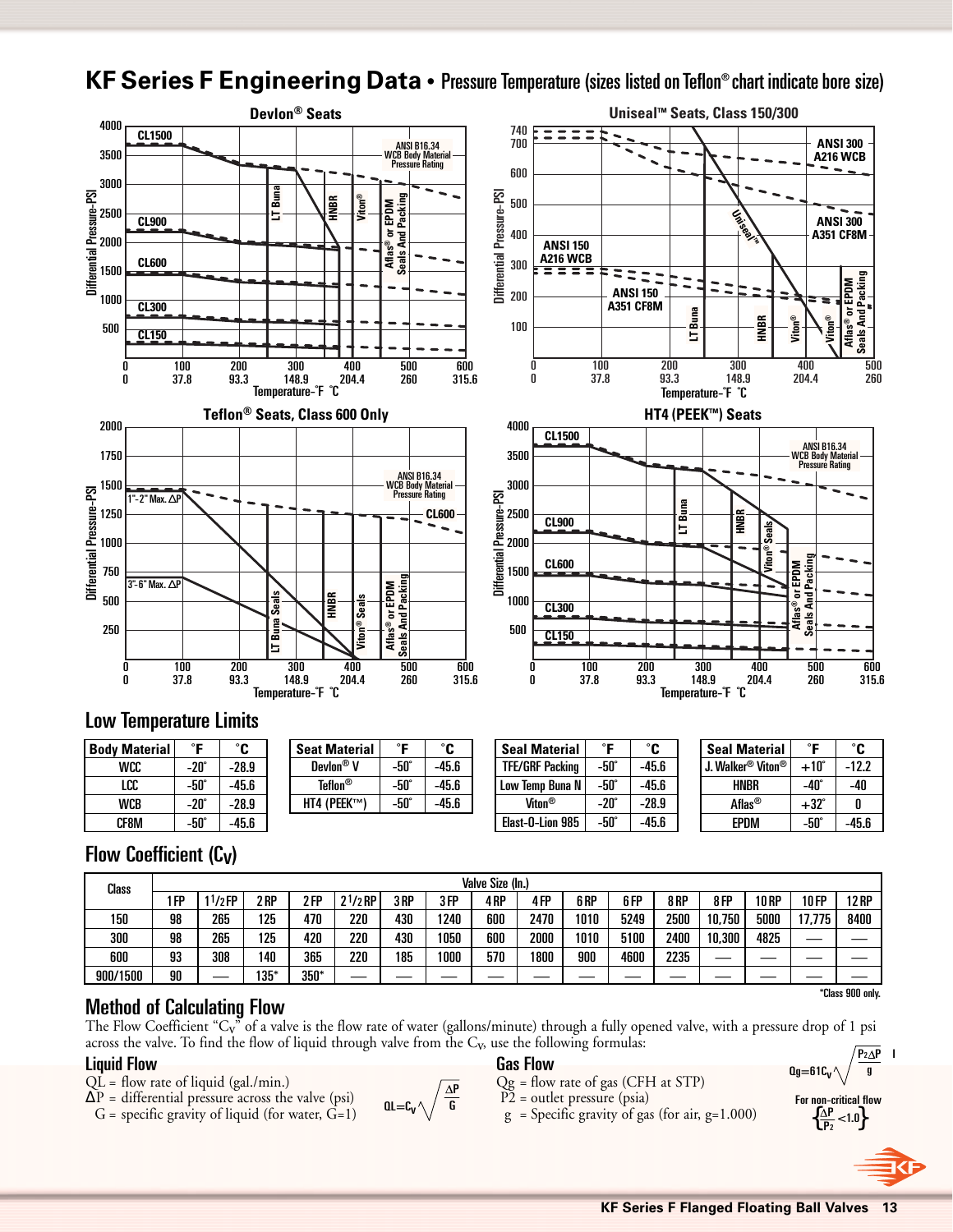### **KF Series F • Topworks (in.) & Stem Torque (in.-lbs)**

KF Unibody Ball Valves, Class 150 & 300

| Size  | <b>Class</b> |      |                         | Dimension (in.) |      |                |
|-------|--------------|------|-------------------------|-----------------|------|----------------|
| (in.) |              |      |                         |                 |      |                |
|       | 150/300      | .705 | .376/ <sub>.373</sub>   | .81             | 3.25 | $3/8-16$ UNC   |
|       | 150/300      | .705 | .376/.373               | .81             | 3.25 | $3/8 - 16$ UNC |
|       | 150/300      | 1.06 | $.674/$ <sub>.670</sub> | 1.36            | 4.13 | $3/8 - 16$ UNC |
| 6     | 150/300      | 1.32 | .865 / .861             | 1.36            | 4.41 | $1/2 - 13$ UNC |

### KF Split Body Ball Valves, Class 150 & 300

| Size<br><b>Class</b> |         | Dimension (in.) |                       |      |      |                          |  |  |  |  |  |
|----------------------|---------|-----------------|-----------------------|------|------|--------------------------|--|--|--|--|--|
| (in.)                |         | J.              | K                     | 0    | O    | S                        |  |  |  |  |  |
| 1x1                  | 150/300 | .586            | .371/ <sub>.369</sub> | .56  |      | $1/4 - 20$ unc           |  |  |  |  |  |
| 11/2x11/2            | 150/300 | .705            | .376 / .373           | .76  | 3.25 | <sup>3</sup> /8 – 16 UNC |  |  |  |  |  |
| 2 x 2                | 150/300 | .705            | .376/.373             | .76  | 3.25 | $3/8 - 16$ UNC           |  |  |  |  |  |
| $2^{1/2}x2$          | 150/300 | .873/.871       | .560/.556             |      | 1.75 | 1/4-20 UNC               |  |  |  |  |  |
| $3\times 3$          | 150/300 | 1.067/1.062     | .674/670              | 1.36 | 4.13 | <sup>3</sup> /8 – 16 UNC |  |  |  |  |  |
| 4 x 4                | 150/300 | 1.321/1.316     | .865/.861             | 1.36 | 4.41 | 1/2-13 UNC               |  |  |  |  |  |
| 6 x 6                | 150     | 1.515/1.510     | 1.065/1.061           | 1.36 | 5.13 | $5/8 - 11$ UNC           |  |  |  |  |  |
| 6 x 6                | 300     | 1.950/1.945     | 1.249/1.245           | 1.58 | 5.13 | $5/8 - 11$ unc           |  |  |  |  |  |
| 8 x 6                | 150     | 1.575/1.570     | 1.065/1.061           | 1.36 | 5.13 | $5/8 - 11$ UNC           |  |  |  |  |  |
| 8 x 6                | 300     | 1.950/1.945     | 1.249/1.245           | 1.58 | 5.13 | $5/8 - 11$ UNC           |  |  |  |  |  |
| 8 x 8                | 150     | 1.997/1.992     | 1.247/1.243           | 1.58 | 5.13 | $5/8 - 11$ unc           |  |  |  |  |  |
| 8 x 8                | 300     | 2.497/2.492     | 1.747/1.743           | 2.10 | 6.75 | $3/4 - 10$ unc           |  |  |  |  |  |
| $10 \times 8$        | 150     | 1.997/1.992     | 1.247/1.243           | 1.58 | 5.13 | $5/8 - 11$ UNC           |  |  |  |  |  |
| $10 \times 8$        | 300     | 2.497/2.492     | 1.747/1.743           | 2.10 | 6.75 | $3/4 - 10$ UNC           |  |  |  |  |  |
| 10 x 10              | 150     | 2.497/2.492     | 1.747/1.743           | 2.10 | 6.75 | $3/4 - 10$ UNC           |  |  |  |  |  |
| 12 x 10              | 150     | 2.497/2.492     | 1.747/1.743           | 2.10 | 6.75 | $3/4 - 10$ UNC           |  |  |  |  |  |

### KF Series F Ball Valves, Class 600, 900 & 1500

| Size                 |              |             | Dimension (in.) |      |           |           |                 |  |  |  |  |
|----------------------|--------------|-------------|-----------------|------|-----------|-----------|-----------------|--|--|--|--|
| (in.)                | <b>Class</b> | J           | K               | P    | O         | R         | S               |  |  |  |  |
| 1FP                  | 600          | .623/.621   | .372/.370       | 5/16 | 11/4      | 11/4      | 1/4-20 UNC      |  |  |  |  |
| 1FP                  | 900          | .623/.621   | .372/.370       | 5/16 | 11/4      | 11/4      | 1/4-20 UNC      |  |  |  |  |
| 1FP                  | 1500         | .623/.621   | .372/.370       | 5/16 | 11/4      | 11/4      | 1/4-20 UNC      |  |  |  |  |
| $11/2$ FP            | 600          | .873/.871   | .560/.556       | 3/g  | 13/4      | 13/4      | 1/4-20 UNC      |  |  |  |  |
| 2 RP                 | 600/900      | .873/.871   | .560/.556       | 3/g  | 13/4      | 13/4      | 1/4-20 UNC      |  |  |  |  |
| 2 <sup>1</sup> /2 RP | 600          | .873/.871   | .560/.556       | 3/8  | 13/4      | 13/4      | 1/4-20 UNC      |  |  |  |  |
| 2FP                  | 600/900      | .873/.871   | .560/.556       | 3/g  | 13/4      | 13/4      | 1/4-20 UNC      |  |  |  |  |
| 3RP                  | 600          | .873/.871   | .560/.556       | 3/g  | 13/4      | 13/4      | 1/4-20 UNC      |  |  |  |  |
| 3FP                  | 600          | 1.248/1.246 | .622 / .618     | 5/8  | $3^{1/8}$ | $2^{1/4}$ | $5/16-18$ UNC   |  |  |  |  |
| 4 <sub>RP</sub>      | 600          | 1.248/1.246 | .622 / .618     | 5/8  | $3^{1/8}$ | $2^{1/4}$ | $5/16 - 18$ UNC |  |  |  |  |
| 4FP                  | 600          | 1.791/1.773 | 1.247/1.243     | thru |           | 41/4      | 7/16            |  |  |  |  |
| 6 <sub>RP</sub>      | 600          | 1.791/1.773 | 1.247/1.243     | thru |           | 41/4      | 7/16            |  |  |  |  |
| 6 FP                 | 600          | 2.499/2.492 | 1.749/1.745     | thru |           | 63/4      | $3/4 - 10$ UNC  |  |  |  |  |
| 8 <sub>RP</sub>      | 600          | 2.499/2.492 | 1.749/1.745     | thru |           | 63/4      | $3/4 - 10$ UNC  |  |  |  |  |

### Design Torques for Actuator Sizing (in.-lbs.)\*

| Class/Work.  |      | Valve Size (In.) |      |      |           |                 |      |      |      |                 |        |                 |        |        |        |              |
|--------------|------|------------------|------|------|-----------|-----------------|------|------|------|-----------------|--------|-----------------|--------|--------|--------|--------------|
| Press. (psi) | 1 FP | 11/2FP           | 2 RP | 2FP  | $21/2$ RP | 3 <sub>RP</sub> | 3FP  | 4 RP | 4FP  | 6 <sub>RP</sub> | 6FP    | 8 <sub>RP</sub> | 8FP    | 10 RP  | 10 FP  | <b>12 RP</b> |
| 150/285      | 180  | 280              | 240  | 440  | 600       | 520             | 600  | 600  | 1440 | 1440            | 5500   | 5500            | 12.000 | 12,000 | 23,000 | 23,000       |
| 300/740      | 180  | 280              | 240  | 500  | 960       | 590             | 1000 | 1000 | 2500 | 2500            | 12.000 | 12.000          | 27.000 | 27.000 |        |              |
| 600/1480     | 600  | 900              | 900  | 200  | 200       | 1200            | 2700 | 2700 | 5280 | 5280            | 27,000 | 27.000          |        |        |        |              |
| 900/2220     | 780  |                  | 320  | 1800 |           |                 |      |      |      |                 |        |                 |        |        |        |              |
| 1500/3705    | 1200 |                  |      |      |           |                 |      |      |      |                 |        |                 |        |        |        |              |

\*There is no safety factor in the above torques. KF recommends at least a 25% safety factory be added.



**(4) Tapped Holes "S" Thread Thru Spaced Equally On "Q" Dia. B.C. Straddling Center Lines As Shown**



**O**

**QBC**

**K**

**JD**

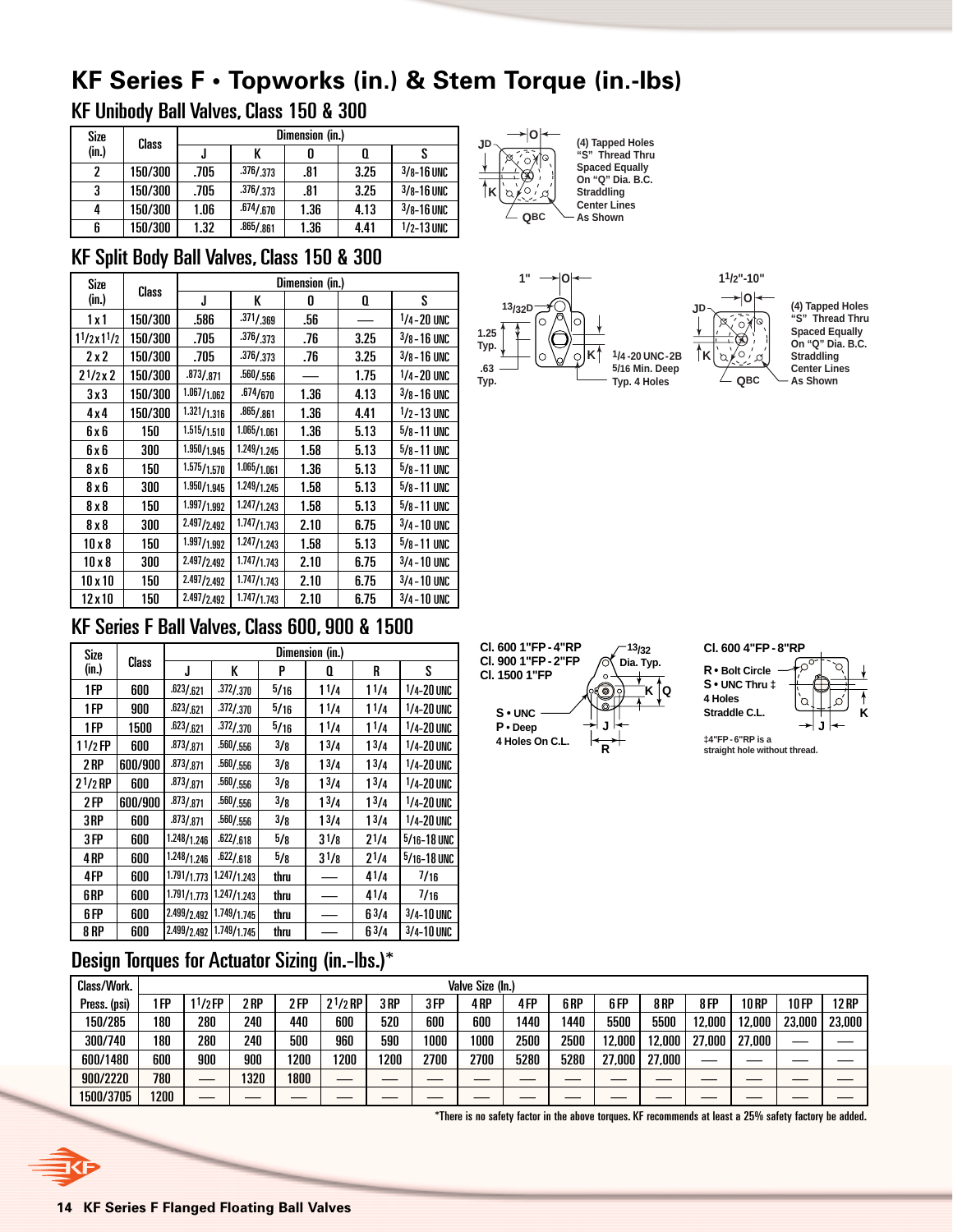### **KF Series F • Topworks (mm) & Stem Torque (Nm)**

KF Unibody Ball Valves, Class 150 & 300

| Size  | Class   | Dimension (mm) |             |      |       |                |  |  |  |  |  |
|-------|---------|----------------|-------------|------|-------|----------------|--|--|--|--|--|
| (in.) |         |                |             |      |       |                |  |  |  |  |  |
|       | 150/300 | 17.9           | $9.55/g_47$ | 20.6 | 82.6  | 3/8-16 UNC     |  |  |  |  |  |
|       | 150/300 | 17.9           | $9.55/g_47$ | 20.6 | 82.6  | $3/8 - 16$ UNC |  |  |  |  |  |
|       | 150/300 | 26.9           | 17.12/17.02 | 34.5 | 104.9 | $3/8 - 16$ UNC |  |  |  |  |  |
| 6     | 150/300 | 33.5           | 21.97/21.87 | 34.5 | 112.0 | $1/2 - 13$ UNC |  |  |  |  |  |

#### KF Split Body Ball Valves, Class 150 & 300

| Size                |              | <b>Dimension (mm)</b> |                |       |       |                          |  |  |  |  |  |
|---------------------|--------------|-----------------------|----------------|-------|-------|--------------------------|--|--|--|--|--|
| (in.)               | <b>Class</b> | J.                    | K              | O     | O     | S                        |  |  |  |  |  |
| 1x1                 | 150/300      | 14.9                  | $9.42/g_{.37}$ | 14.2  |       | 1/4-20 UNC               |  |  |  |  |  |
| 11/2x11/2           | 150/300      | 17.9                  | $9.55/g_{.47}$ | 19.3  | 82.6  | <sup>3</sup> /8 – 16 UNC |  |  |  |  |  |
| 2 x 2               | 150/300      | 17.9                  | 9.55/g.47      | 19.3  | 82.6  | <sup>3</sup> /8 – 16 UNC |  |  |  |  |  |
| 2 <sup>1</sup> /2x2 | 150/300      | 22.17/22.12           | 14.22/14.12    |       | 44.5  | 1/4-20 UNC               |  |  |  |  |  |
| $3\times 3$         | 150/300      | 27.10/26.97           | 17.12/17.02    | 34.5  | 104.9 | $3/8 - 16$ UNC           |  |  |  |  |  |
| 4 x 4               | 150/300      | 33.55/33.43           | 21.97/21.87    | 34.5  | 112.0 | 1/2-13 UNC               |  |  |  |  |  |
| 6 x 6               | 150          | 38.48/38.35           | 27.05/26.95    | 34.5  | 130.3 | $5/8 - 11$ UNC           |  |  |  |  |  |
| 6 x 6               | 300          | 49.53/49.40           | 31.72/31.62    | 40.13 | 130.3 | $5/8 - 11$ UNC           |  |  |  |  |  |
| 8 x 6               | 150          | 40.01/39.88           | 21.97/21.87    | 34.5  | 130.3 | $5/8 - 11$ UNC           |  |  |  |  |  |
| 8 x 6               | 300          | 49.53/49.40           | 31.72/31.62    | 40.13 | 130.3 | $5/8 - 11$ UNC           |  |  |  |  |  |
| 8 x 8               | 150          | 50.72/50.60           | 31.67/31.57    | 40.13 | 130.3 | $5/8 - 11$ UNC           |  |  |  |  |  |
| 8 x 8               | 300          | 63.42/63.30           | 44.37/44.27    | 53.3  | 171.5 | $3/4 - 10$ UNC           |  |  |  |  |  |
| $10 \times 8$       | 150          | 50.72/50.60           | 31.67/31.57    | 40.13 | 130.3 | $5/8 - 11$ UNC           |  |  |  |  |  |
| $10 \times 8$       | 300          | 63.42/63.30           | 44.37/44.27    | 53.3  | 171.5 | 3/4–10 UNC               |  |  |  |  |  |
| 10x10               | 150          | 63.42/63.30           | 44.37/44.27    | 53.3  | 171.5 | 3/4–10 UNC               |  |  |  |  |  |
| 12 x 10             | 150          | 63.42/63.30           | 44.37/44.27    | 53.3  | 171.5 | 3/4-10 UNC               |  |  |  |  |  |

#### KF Series F Ball Valves, Class 600, 900 & 1500

| Size            |              |             |                         |      |      |       |                 |
|-----------------|--------------|-------------|-------------------------|------|------|-------|-----------------|
| (in.)           | <b>Class</b> | J.          | K                       | P    | O    | R     | S               |
| 1FP             | 600          | 15.82/15.77 | $9.45/g_{.40}$          | 7.9  | 31.8 | 31.8  | 1/4-20 UNC      |
| 1FP             | 900          | 15.82/15.77 | $9.45/g_{.40}$          | 7.9  | 31.8 | 31.8  | 1/4–20 UNC      |
| 1FP             | 1500         | 15.82/15.77 | $9.45/g_{.40}$          | 7.9  | 31.8 | 31.8  | 1/4-20 UNC      |
| $11/2$ FP       | 600          | 22.17/22.12 | 14.22/14.12             | 9.5  | 44.5 | 44.5  | 1/4–20 UNC      |
| 2 RP            | 600/900      | 22.17/22.12 | 14.22/14.12             | 9.5  | 44.5 | 44.5  | 1/4–20 UNC      |
| $21/2$ RP       | 600          |             | 22.17/22.12 14.22/14.12 | 9.5  | 44.5 | 44.5  | 1/4-20 UNC      |
| 2FP             | 600/900      | 22.17/22.12 | 14.22/14.12             | 9.5  | 44.5 | 44.5  | 1/4-20 UNC      |
| 3RP             | 600          |             | 22.17/22.12 14.22/14.12 | 9.5  | 44.5 | 44.5  | 1/4-20 UNC      |
| 3FP             | 600          | 31.70/31.65 | 15.80/15.70             | 15.9 | 79.4 | 57.2  | $5/16 - 18$ UNC |
| 4 RP            | 600          | 31.70/31.65 | 15.80/15.70             | 15.9 | 79.4 | 57.2  | $5/16 - 18$ UNC |
| 4FP             | 600          | 45.49/45.03 | 31.67/31.57             | thru |      | 108.0 | 11.1            |
| 6RP             | 600          | 45.49/45.03 | 31.67/31.57             | thru |      | 108.0 | 11.1            |
| 6FP             | 600          | 63.47/63.30 | 44.42/44.32             | thru |      | 171.5 | $3/4 - 10$ UNC  |
| 8 <sub>RP</sub> | 600          | 63.47/63.30 | 44.42/44.32             | thru |      | 171.5 | $3/4 - 10$ UNC  |

### Design Torques for Actuator Sizing (Nm)\*

| Class/Work.  |       | Valve Size (In.) |                 |       |                      |                 |       |                 |       |                 |        |                 |        |        |       |              |
|--------------|-------|------------------|-----------------|-------|----------------------|-----------------|-------|-----------------|-------|-----------------|--------|-----------------|--------|--------|-------|--------------|
| Press. (psi) | 1FP   | 11/2FP           | 2 <sub>RP</sub> | 2FP   | 2 <sup>1</sup> /2 RP | 3 <sub>RP</sub> | 3FP   | 4 <sub>RP</sub> | 4FP   | 6 <sub>RP</sub> | 6FP    | 8 <sub>RP</sub> | 8FP    | 10 RP  | 10 FP | <b>12 RP</b> |
| 150/285      | 20.3  | 31.6             | 27.1            | 49.7  | 67.8                 | 58.8            | 67.8  | 67.8            | 162.7 | 162.            | 621.4  | 621.4           | 1355.8 | 1355.8 | 2598. | 2598.7       |
| 300/740      | 20.3  | 31.6             | 27.1            | 56.5  | 108.5                | 66.7            | 113.0 | 113.0           | 282.5 | 282.5           | 1355.8 | 1355.8          | 3050.6 | 3050.6 | ---   |              |
| 600/1480     | 67.8  | 101.7            | 101             | 135.6 | 135.6                | 135.6           | 305.1 | 305.            | 596.6 | 596.6           | 3050.6 | 3050.6          | ---    |        |       |              |
| 900/2220     | 88.1  | __               | 149. .          | 203.4 |                      |                 |       |                 |       |                 |        |                 |        |        |       |              |
| 1500/3705    | 135.6 |                  |                 |       |                      |                 |       |                 |       |                 |        |                 |        |        |       |              |

\*There is no safety factor in the above torques. KF recommends at least a 25% safety factory be added.





**O**

**O**

**K**

**.63 Typ.**

**1.25 Typ.** **13/32D**

**JD**

**"S" Thread Thru Spaced Equally On "Q" Dia. B.C. Center Lines** 

> **K 1/4 -20 UNC-2B 5/16 Min. Deep Typ. 4 Holes**



**(4) Tapped Holes "S" Thread Thru Spaced Equally On "Q" Dia. B.C. Straddling Center Lines As Shown**

**K Q R J S • UNC P • Deep 4 Holes On C.L. Cl. 600 1"FP - 4"RP Cl. 900 1"FP - 2"FP Cl. 1500 1"FP 13/32 Dia. Typ.**

| CI. 600 4"FP-8"RP                                             |  |  |  |  |  |  |  |
|---------------------------------------------------------------|--|--|--|--|--|--|--|
| R . Bolt Circle<br>S . UNC Thru ±<br>4 Holes<br>Straddle C.L. |  |  |  |  |  |  |  |
| <b>‡4"FP-6"RP</b> is a<br>straight hole without thread.       |  |  |  |  |  |  |  |